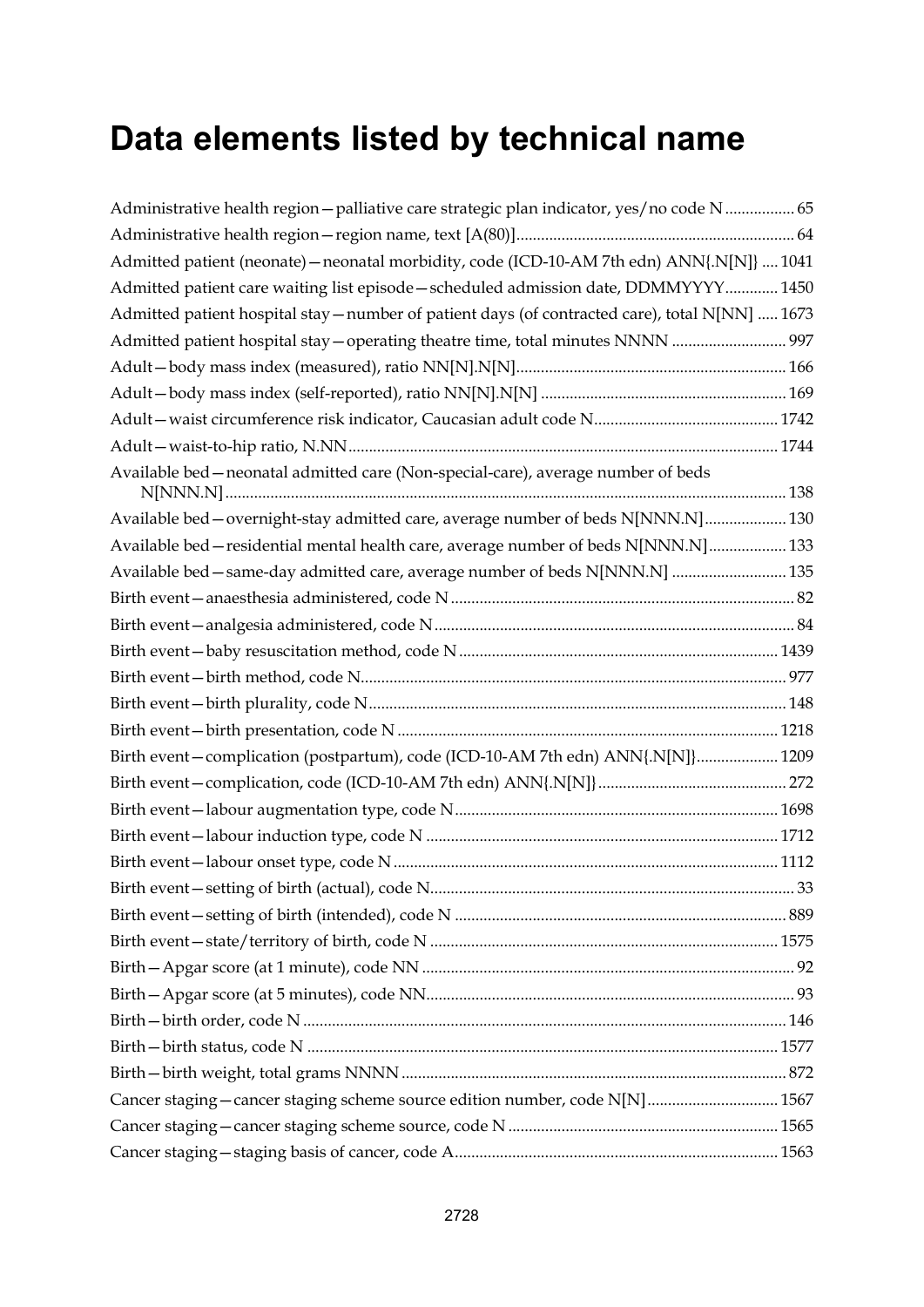| Cancer treatment-non-surgical cancer treatment completion date, DDMMYYYY  202                                                                                                |  |
|------------------------------------------------------------------------------------------------------------------------------------------------------------------------------|--|
|                                                                                                                                                                              |  |
|                                                                                                                                                                              |  |
|                                                                                                                                                                              |  |
|                                                                                                                                                                              |  |
|                                                                                                                                                                              |  |
| Cancer treatment - surgical procedure for cancer, procedure code (ACHI 7th edn)                                                                                              |  |
| Cancer treatment - systemic therapy agent name (primary cancer), antineoplastic drug<br>code (Self-Instructional Manual for Tumour Registrars Book 8 3rd edn) X[X(39)]  1601 |  |
| Cancer treatment - target site for cancer treatment, code (ICD-10-AM 7th edn)                                                                                                |  |
|                                                                                                                                                                              |  |
|                                                                                                                                                                              |  |
|                                                                                                                                                                              |  |
|                                                                                                                                                                              |  |
|                                                                                                                                                                              |  |
|                                                                                                                                                                              |  |
|                                                                                                                                                                              |  |
|                                                                                                                                                                              |  |
|                                                                                                                                                                              |  |
| Contracted hospital care-contracted care commencement date, DDMMYYYY  296                                                                                                    |  |
|                                                                                                                                                                              |  |
|                                                                                                                                                                              |  |
|                                                                                                                                                                              |  |
|                                                                                                                                                                              |  |
| Elective care waiting list episode - category reassignment date, DDMMYYYY 239                                                                                                |  |
|                                                                                                                                                                              |  |
|                                                                                                                                                                              |  |
| Elective surgery waiting list episode - anticipated accommodation status, code N  90                                                                                         |  |
|                                                                                                                                                                              |  |
| Elective surgery waiting list episode - extended wait patient indicator, code N  530                                                                                         |  |
|                                                                                                                                                                              |  |
|                                                                                                                                                                              |  |
| Elective surgery waiting list episode - patient listing status, readiness for care code N 1157                                                                               |  |
| Elective surgery waiting list episode - reason for removal from a waiting list, code N 1277                                                                                  |  |
| Elective surgery waiting list episode - surgical specialty (of scheduled doctor), code NN  1597                                                                              |  |
| Elective surgery waiting list episode - waiting list removal date, DDMMYYYY 1403                                                                                             |  |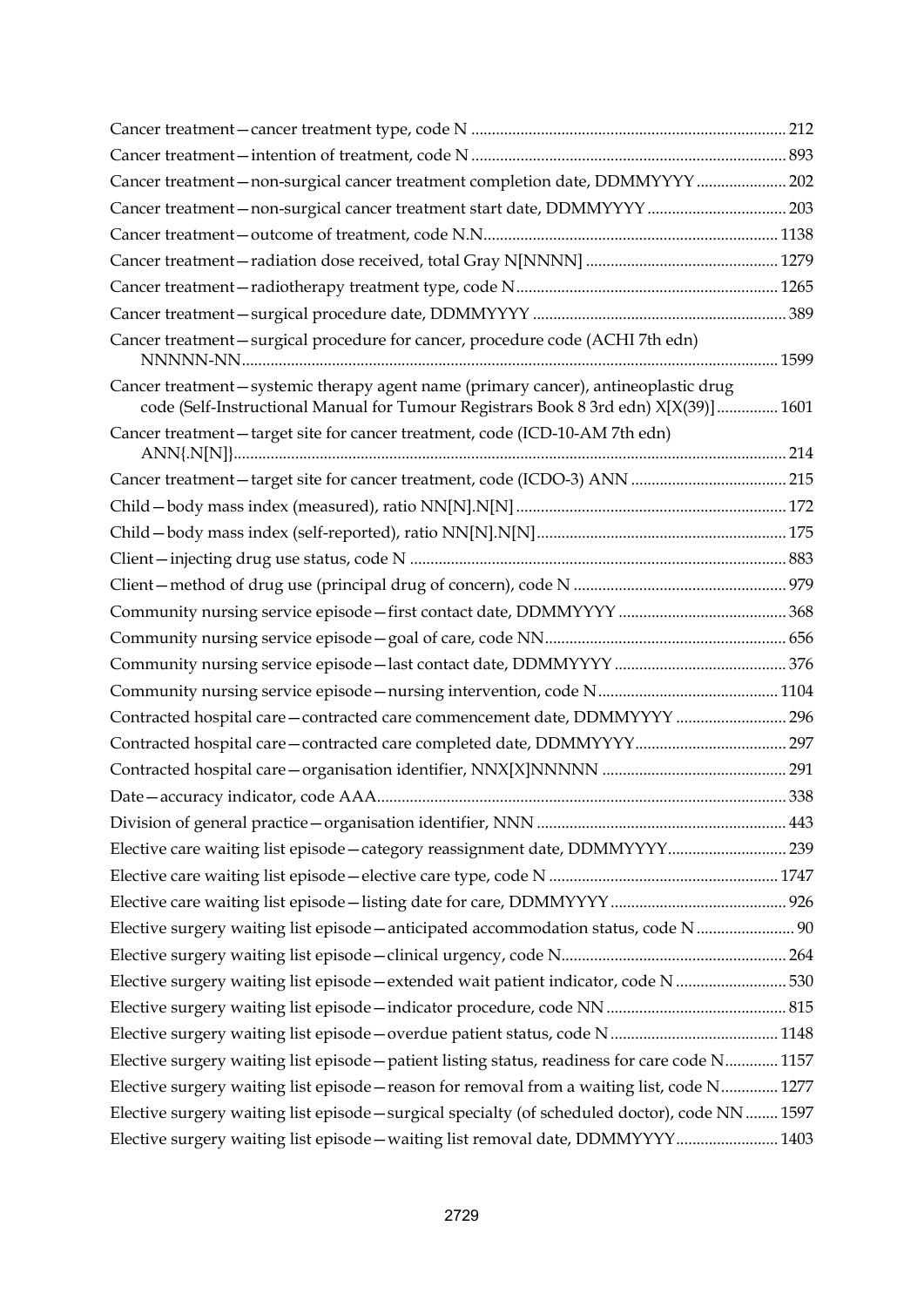| Elective surgery waiting list episode - waiting time (at a census date), total days N[NNN]  1752 |  |
|--------------------------------------------------------------------------------------------------|--|
| Elective surgery waiting list episode - waiting time (at removal), total days N[NNN]  1755       |  |
|                                                                                                  |  |
|                                                                                                  |  |
| Electrocardiogram - ST-segment-elevation in lead V4R indicator, yes/no code N  450               |  |
|                                                                                                  |  |
|                                                                                                  |  |
|                                                                                                  |  |
|                                                                                                  |  |
|                                                                                                  |  |
|                                                                                                  |  |
|                                                                                                  |  |
|                                                                                                  |  |
| Episode of admitted patient care (mental health care) - referral destination, code N  1392       |  |
| Episode of admitted patient care (newborn) - date of change to qualification status,             |  |
| Episode of admitted patient care (newborn) - number of qualified days, total N[NNNN]  1086       |  |
| Episode of admitted patient care (procedure) - procedure commencement date,                      |  |
|                                                                                                  |  |
|                                                                                                  |  |
|                                                                                                  |  |
|                                                                                                  |  |
|                                                                                                  |  |
| Episode of admitted patient care - diagnosis related group, code (AR-DRG v 6) ANNA 438           |  |
| Episode of admitted patient care - intended length of hospital stay, code N  887                 |  |
| Episode of admitted patient care - inter-hospital contracted patient status, code N 895          |  |
| Episode of admitted patient care—length of stay (excluding leave days), total N[NN] 913          |  |
| Episode of admitted patient care - length of stay (including leave days), total N[NN]  914       |  |
| Episode of admitted patient care-length of stay (including leave days) (antenatal), total        |  |
| Episode of admitted patient care-length of stay (including leave days) (postnatal), total        |  |
| Episode of admitted patient care - length of stay (special/neonatal intensive care), total       |  |
| Episode of admitted patient care - major diagnostic category, code (AR-DRG v 6) NN  949          |  |
| Episode of admitted patient care-number of days of hospital-in-the-home care, total              |  |
|                                                                                                  |  |
|                                                                                                  |  |
|                                                                                                  |  |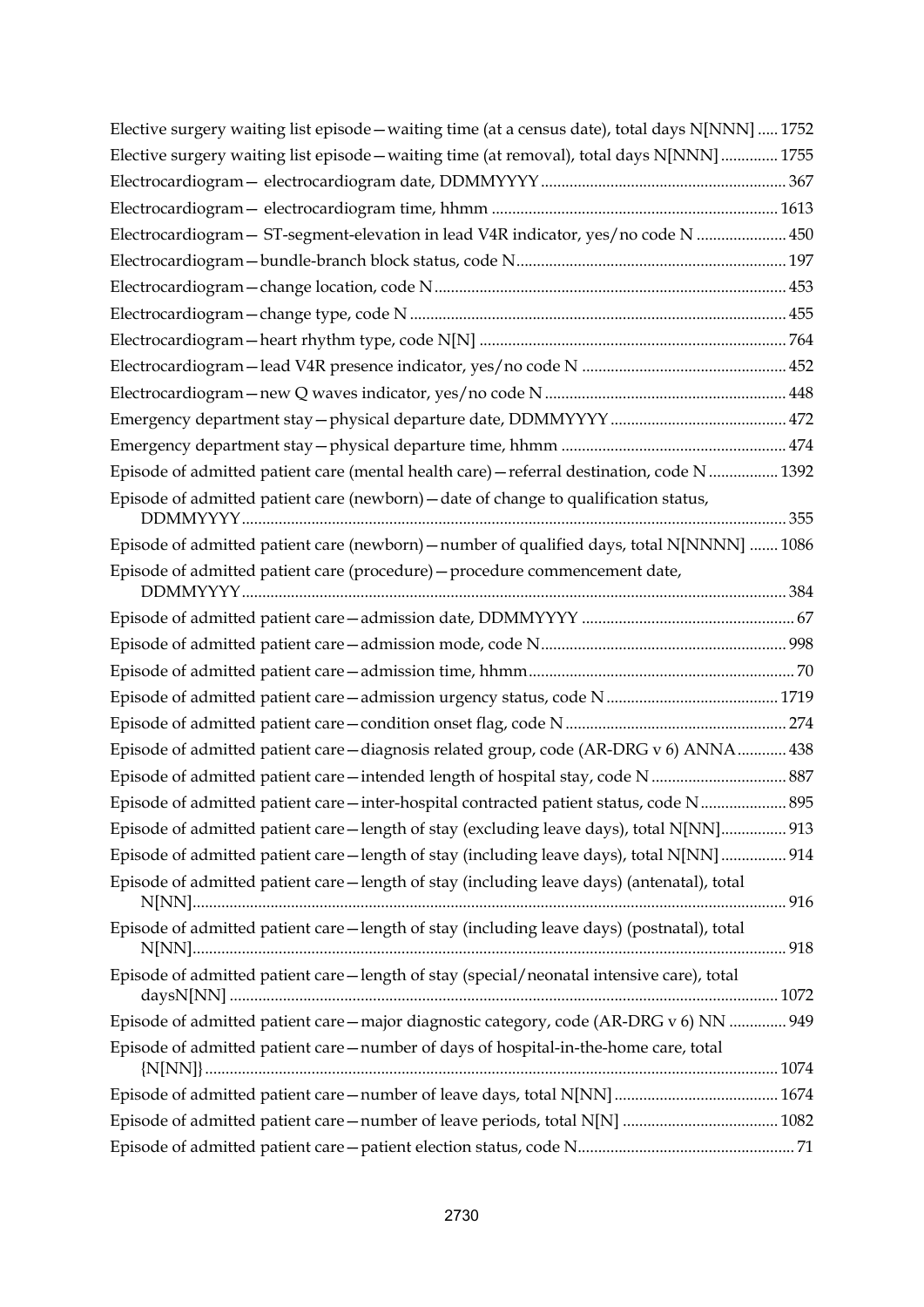| Episode of admitted patient care - procedure, code (ACHI 7th edn) NNNNN-NN  1244             |  |
|----------------------------------------------------------------------------------------------|--|
| Episode of admitted patient care - referral source, public psychiatric hospital code NN 1482 |  |
|                                                                                              |  |
|                                                                                              |  |
|                                                                                              |  |
| Episode of care (community setting) - first service delivery date, DDMMYYYY  370             |  |
|                                                                                              |  |
| Episode of care-additional diagnosis, code (ICD-10-AM 7th edn) ANN{.N[N]}  49                |  |
| Episode of care-behaviour-related risk factor intervention purpose, code N 142               |  |
|                                                                                              |  |
| Episode of care-funding eligibility indicator (Department of Veterans Affairs), code N  403  |  |
|                                                                                              |  |
|                                                                                              |  |
| Episode of care-nursing diagnosis (other), code (NANDA 1997-98) N.N[{.N}{.N}{.N}{.N}]  1100  |  |
| Episode of care-nursing diagnosis (principal), code (NANDA 1997-98)                          |  |
|                                                                                              |  |
| Episode of care-principal diagnosis, code (ICD-10-AM 7th edn) ANN{.N[N]} 1237                |  |
|                                                                                              |  |
| Episode of care - specialist private sector rehabilitation care indicator, code N  1561      |  |
|                                                                                              |  |
|                                                                                              |  |
|                                                                                              |  |
|                                                                                              |  |
| Episode of residential care - number of episodes of residential care, total N[NNN]  1078     |  |
|                                                                                              |  |
| Episode of residential care - referral destination (mental health care), code N 1390         |  |
| Episode of treatment for alcohol and other drugs - cessation reason, code N[N] 1267          |  |
|                                                                                              |  |
| Episode of treatment for alcohol and other drugs-drug of concern (other), code               |  |
|                                                                                              |  |
| Episode of treatment for alcohol and other drugs-drug of concern (principal), code           |  |
| Episode of treatment for alcohol and other drugs-number of service contacts, total           |  |
|                                                                                              |  |
| Episode of treatment for alcohol and other drugs-referral source, code NN 1479               |  |
| Episode of treatment for alcohol and other drugs-service delivery setting, code N 1681       |  |
| Episode of treatment for alcohol and other drugs - treatment cessation date, DDMMYYYY353     |  |
| Episode of treatment for alcohol and other drugs-treatment commencement date,                |  |
| Episode of treatment for alcohol and other drugs-treatment type (main), code N 946           |  |
|                                                                                              |  |
| Episode of treatment for alcohol and other drugs-treatment type (other), code [N] 1133       |  |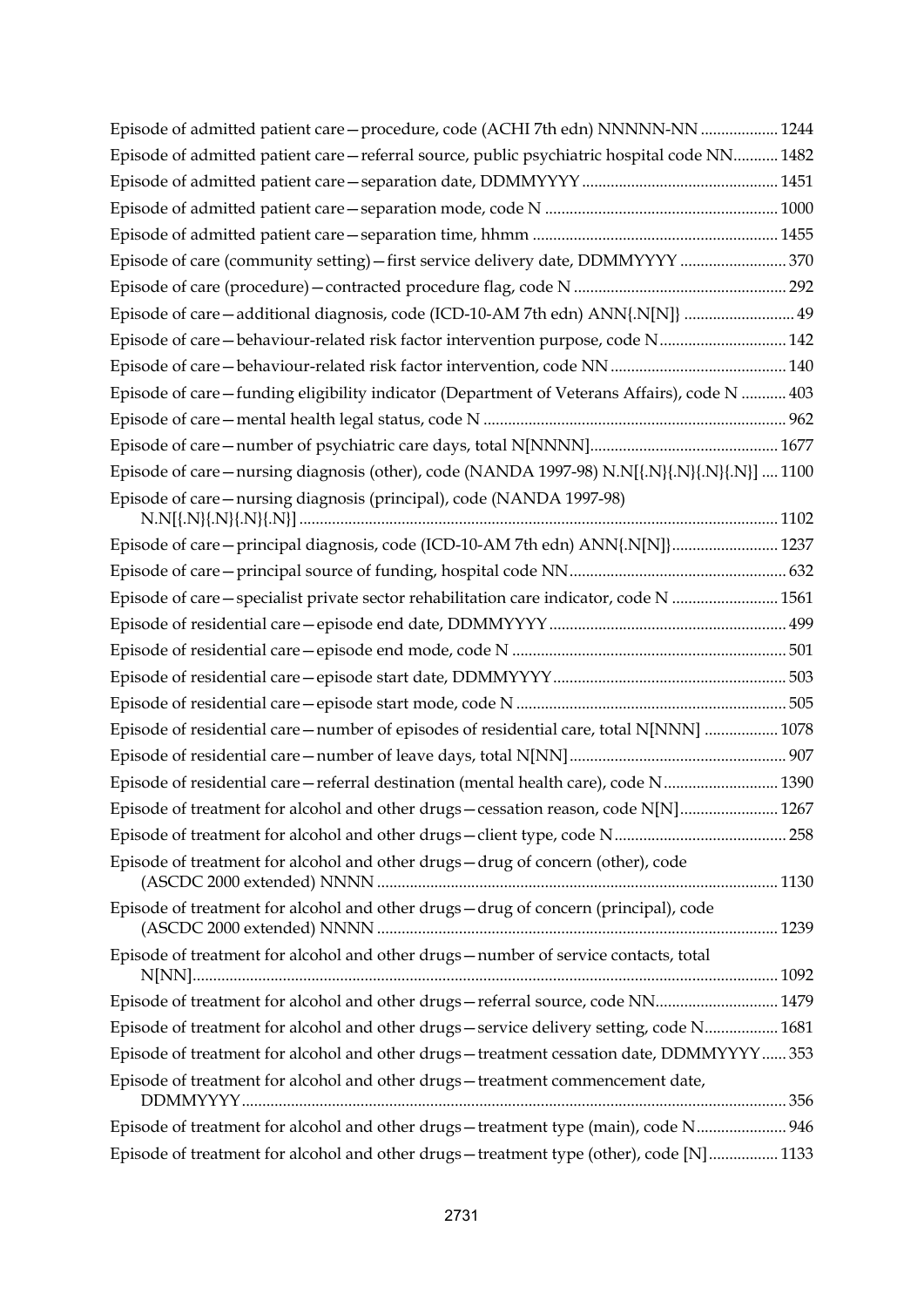| Establishment (community mental health) – recurrent expenditure (non-salary operating                                                                                            |     |
|----------------------------------------------------------------------------------------------------------------------------------------------------------------------------------|-----|
| Establishment (mental health) - full-time equivalent staff (paid), total N[NNN{.N}]  577                                                                                         |     |
| Establishment (mental health) - recurrent expenditure (non-salary operating costs)                                                                                               |     |
| Establishment (mental health) - recurrent expenditure (total salaries and wages) (financial                                                                                      |     |
| Establishment (public psychiatric or alcohol and drug hospital) - number of group session<br>occasions of service for non-admitted patients (emergency and outpatient), total    |     |
| Establishment (public psychiatric or alcohol and drug hospital) - number of group session<br>occasions of service for non-admitted patients (outreach and community), total      | 715 |
| Establishment (public psychiatric or alcohol and drug hospital) - number of individual<br>session occasions of service for non-admitted patients (emergency and outpatient),     |     |
| Establishment (public psychiatric or alcohol and drug hospital) – number of individual<br>session occasions of service for non-admitted patients (outreach and community), total |     |
| Establishment (residential aged care service) - number of occasions of service                                                                                                   |     |
| Establishment (residential aged care service) - number of occasions of service (outpatient),                                                                                     |     |
|                                                                                                                                                                                  |     |
|                                                                                                                                                                                  |     |
| Establishment-establishment type, sector and services provided code AN.N{.N}  523                                                                                                |     |
| Establishment-full-time equivalent staff (paid) (administrative and clerical staff), average                                                                                     |     |
| Establishment-full-time equivalent staff (paid) (carer consultants), average N[NNN{.N}] 585                                                                                      |     |
| Establishment-full-time equivalent staff (paid) (consultant psychiatrists and                                                                                                    |     |
| Establishment-full-time equivalent staff (paid) (consumer consultants), average                                                                                                  |     |
| Establishment-full-time equivalent staff (paid) (diagnostic and health professionals),                                                                                           |     |
| Establishment-full-time equivalent staff (paid) (domestic and other staff), average                                                                                              |     |
| Establishment-full-time equivalent staff (paid) (enrolled nurses), average N[NNN{.N}]  597                                                                                       |     |
| Establishment-full-time equivalent staff (paid) (occupational therapists), average                                                                                               |     |
| Establishment-full-time equivalent staff (paid) (other diagnostic and health                                                                                                     |     |
| Establishment-full-time equivalent staff (paid) (other medical officers), average                                                                                                |     |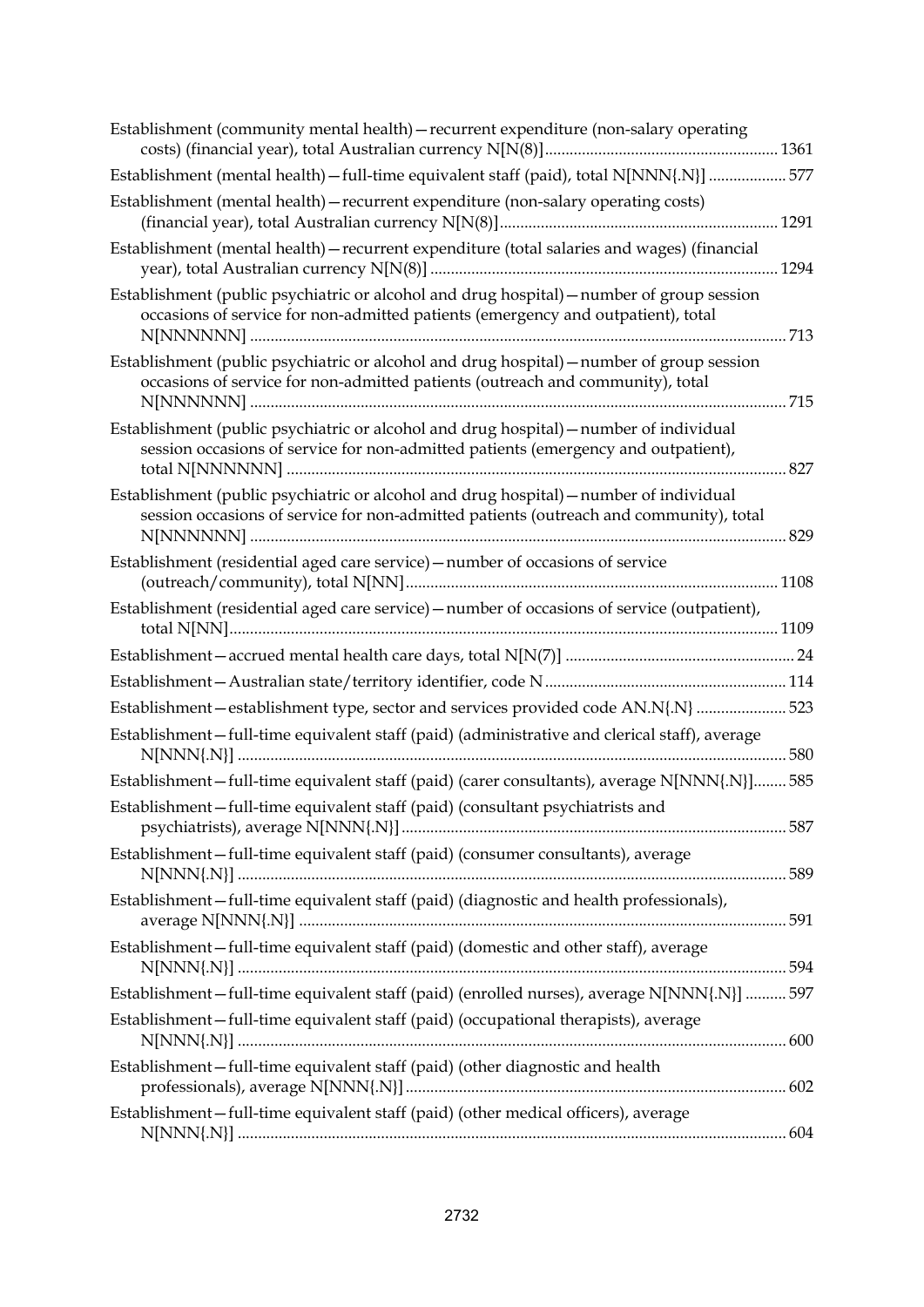| Establishment-full-time equivalent staff (paid) (other personal care staff), average          |  |
|-----------------------------------------------------------------------------------------------|--|
| Establishment-full-time equivalent staff (paid) (psychiatry registrars and trainees),         |  |
| Establishment-full-time equivalent staff (paid) (psychologists), average N[NNN{.N}] 611       |  |
| Establishment-full-time equivalent staff (paid) (registered nurses), average N[NNN{.N}]  613  |  |
| Establishment - full-time equivalent staff (paid) (salaried medical officers), average        |  |
| Establishment-full-time equivalent staff (paid) (social workers), average N[NNN{.N}]  619     |  |
| Establishment-full-time equivalent staff (paid) (student nurses), average N[NNN{.N}] 621      |  |
| Establishment-full-time equivalent staff (paid) (trainee/pupil nurses), average               |  |
|                                                                                               |  |
|                                                                                               |  |
| Establishment-gross capital expenditure (accrual accounting) (buildings and building          |  |
| Establishment-gross capital expenditure (accrual accounting) (constructions) (financial       |  |
| Establishment-gross capital expenditure (accrual accounting) (equipment) (financial           |  |
| Establishment-gross capital expenditure (accrual accounting) (information technology)         |  |
| Establishment – gross capital expenditure (accrual accounting) (intangible assets) (financial |  |
| Establishment-gross capital expenditure (accrual accounting) (land) (financial year), total   |  |
| Establishment – gross capital expenditure (accrual accounting) (major medical equipment)      |  |
| Establishment-gross capital expenditure (accrual accounting) (other equipment)                |  |
| Establishment - gross capital expenditure (accrual accounting) (transport) (financial year),  |  |
| Establishment-gross capital expenditure (computer equipment/installations) (financial         |  |
| Establishment-gross capital expenditure (intangible assets) (financial year), total           |  |
| Establishment-gross capital expenditure (land and buildings) (financial year), total          |  |
| Establishment-gross capital expenditure (major medical equipment) (financial year), total     |  |
| Establishment-gross capital expenditure (other capital expenditure) (financial year), total   |  |
| Establishment-gross capital expenditure (plant and other equipment) (financial year),         |  |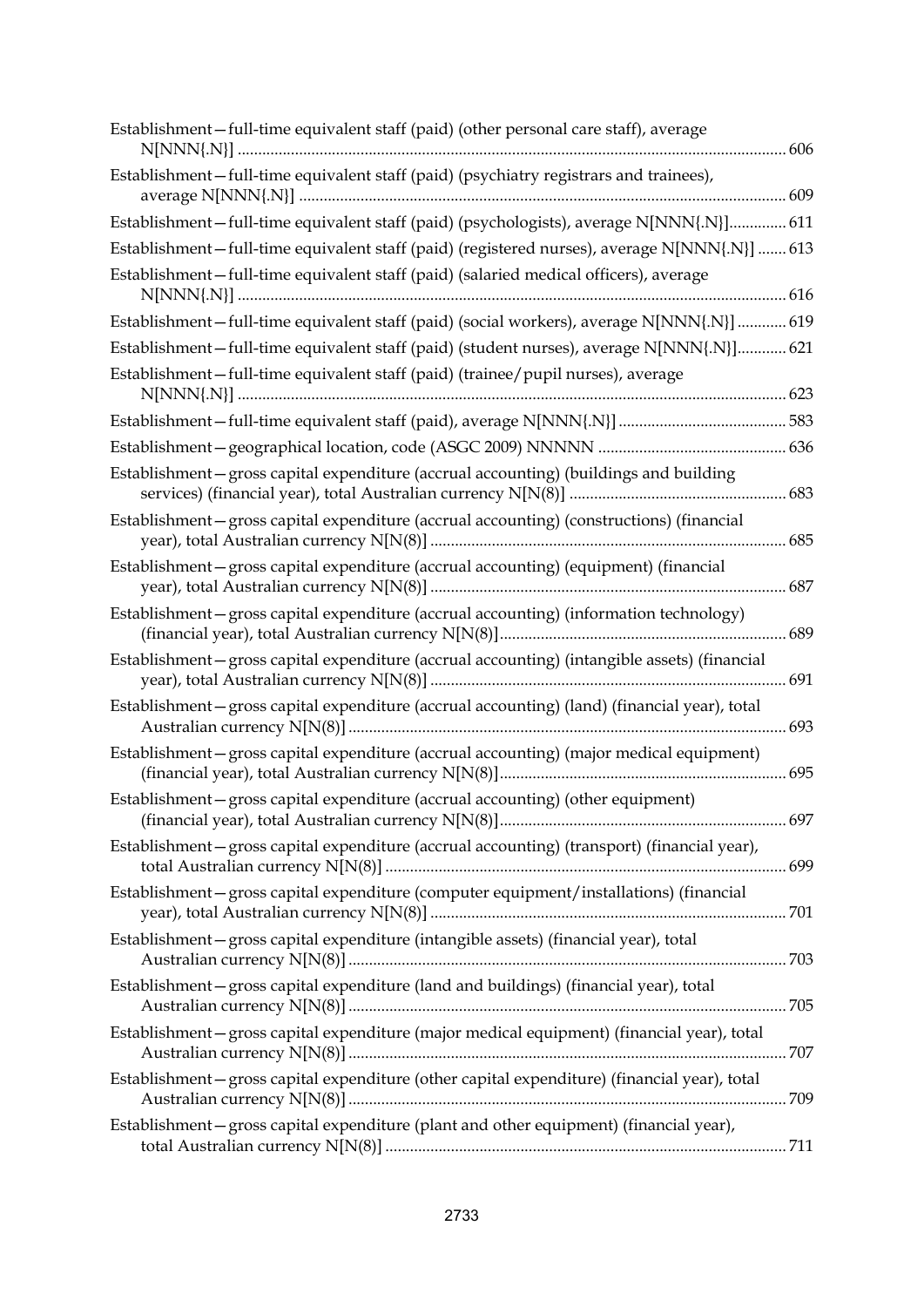| Establishment-net capital expenditure (accrual accounting) (buildings and building        |     |
|-------------------------------------------------------------------------------------------|-----|
| Establishment-net capital expenditure (accrual accounting) (constructions) (financial     |     |
| Establishment-net capital expenditure (accrual accounting) (equipment) (financial year),  |     |
| Establishment-net capital expenditure (accrual accounting) (information technology)       |     |
| Establishment-net capital expenditure (accrual accounting) (intangible assets) (financial |     |
| Establishment-net capital expenditure (accrual accounting) (land) (financial year), total |     |
| Establishment-net capital expenditure (accrual accounting) (major medical equipment)      |     |
| Establishment-net capital expenditure (accrual accounting) (other equipment) (financial   |     |
| Establishment-net capital expenditure (accrual accounting) (transport) (financial year),  |     |
|                                                                                           |     |
| Establishment-number of group session occasions of service for non-admitted patients      |     |
| Establishment-number of group session occasions of service for non-admitted patients      | 719 |
| Establishment-number of group session occasions of service for non-admitted patients      |     |
| Establishment-number of group session occasions of service for non-admitted patients      | 725 |
| Establishment-number of group session occasions of service for non-admitted patients      | 727 |
| Establishment-number of group session occasions of service for non-admitted patients      |     |
| Establishment-number of group session occasions of service for non-admitted patients      |     |
| Establishment – number of group session occasions of service for non-admitted patients    |     |
| Establishment-number of group session occasions of service for non-admitted patients      |     |
| Establishment-number of group session occasions of service for non-admitted patients      |     |
| Establishment-number of group session occasions of service for non-admitted patients      |     |
| Establishment-number of group session occasions of service for non-admitted patients      |     |
| Establishment-number of group session occasions of service for non-admitted patients      |     |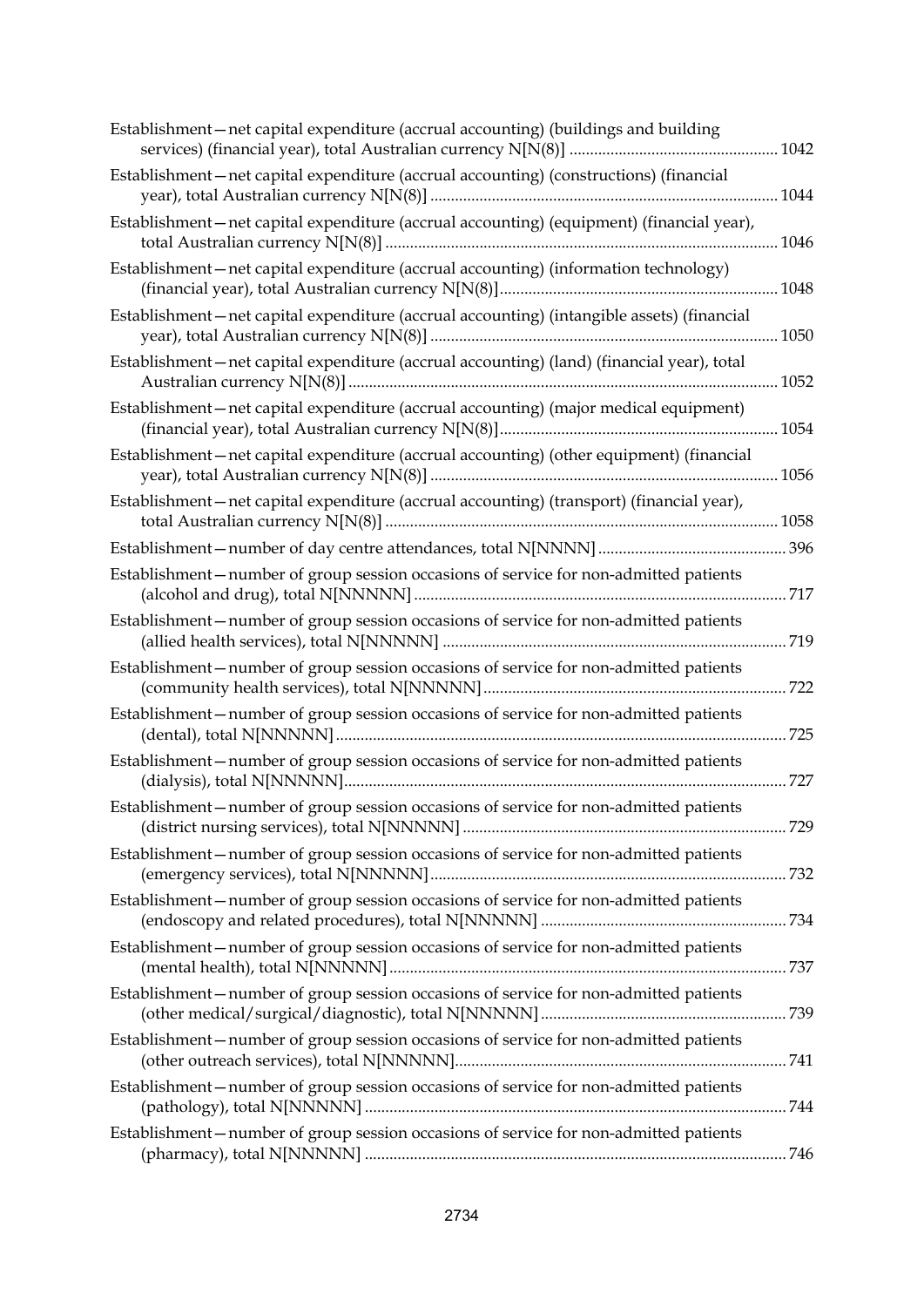| Establishment - number of group session occasions of service for non-admitted patients   |  |
|------------------------------------------------------------------------------------------|--|
|                                                                                          |  |
| Establishment-number of individual session occasions of service for non-admitted         |  |
| Establishment-number of individual session occasions of service for non-admitted         |  |
| Establishment-number of individual session occasions of service for non-admitted         |  |
| Establishment-number of individual session occasions of service for non-admitted         |  |
| Establishment-number of individual session occasions of service for non-admitted         |  |
| Establishment-number of individual session occasions of service for non-admitted         |  |
| Establishment-number of individual session occasions of service for non-admitted         |  |
| Establishment – number of individual session occasions of service for non-admitted       |  |
| Establishment - number of individual session occasions of service for non-admitted       |  |
| Establishment – number of individual session occasions of service for non-admitted       |  |
| Establishment-number of individual session occasions of service for non-admitted         |  |
| Establishment - number of individual session occasions of service for non-admitted       |  |
| Establishment-number of individual session occasions of service for non-admitted         |  |
| Establishment-number of individual session occasions of service for non-admitted         |  |
| Establishment-number of non-admitted patient service events, total N[NNNNNN] 1094        |  |
|                                                                                          |  |
|                                                                                          |  |
|                                                                                          |  |
|                                                                                          |  |
|                                                                                          |  |
|                                                                                          |  |
|                                                                                          |  |
| Establishment-quality accreditation/certification standard indicator (Australian Council |  |
| Establishment-quality accreditation/certification standard indicator (Australian Quality |  |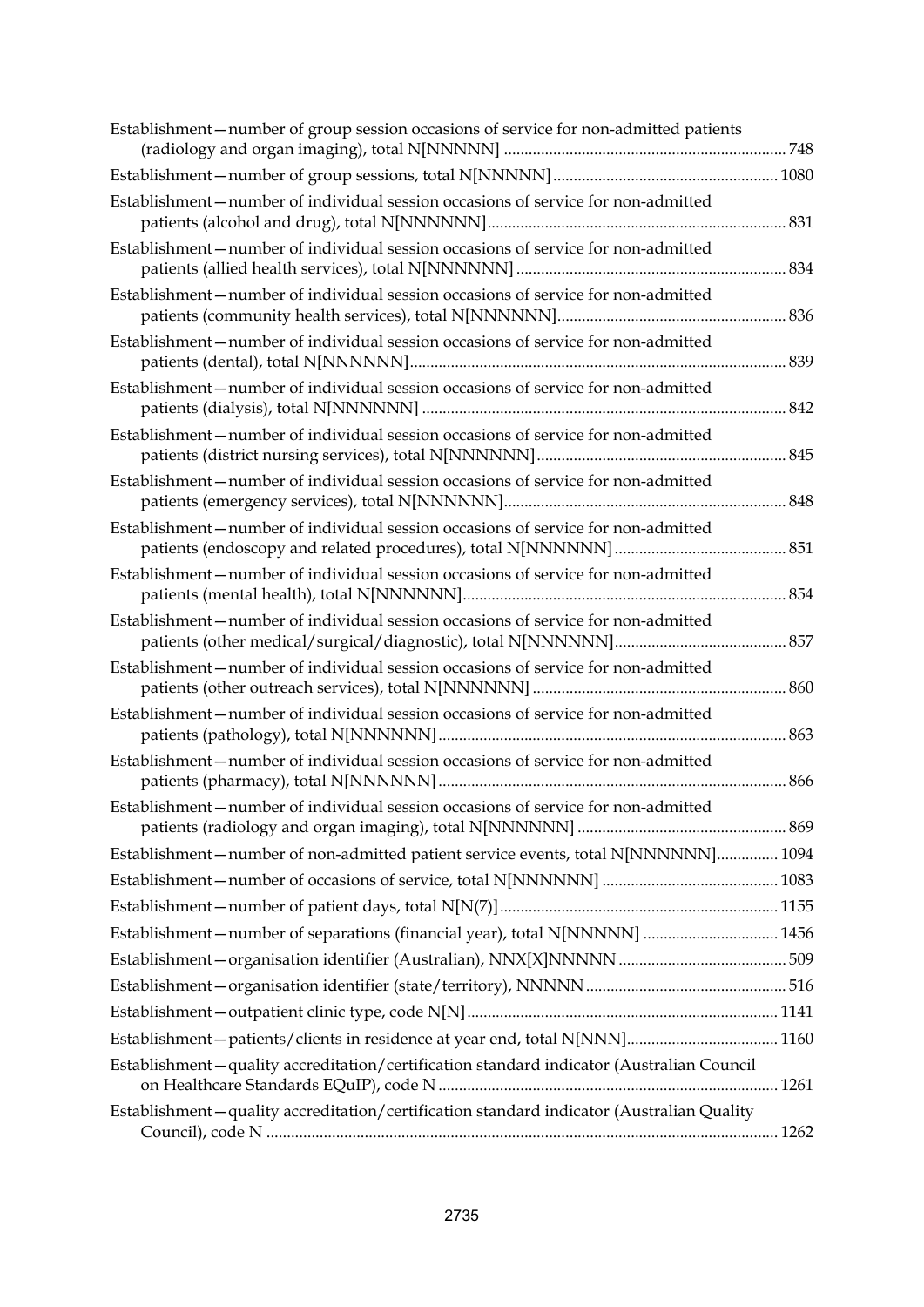| Establishment-quality accreditation/certification standard indicator (International          |  |
|----------------------------------------------------------------------------------------------|--|
| Establishment-quality accreditation/certification standard indicator (Quality                |  |
| Establishment - recurrent expenditure (administrative expenses) (financial year), total      |  |
| Establishment-recurrent expenditure (Department of Veterans' Affairs funded), total          |  |
| Establishment-recurrent expenditure (depreciation) (financial year), total Australian        |  |
| Establishment-recurrent expenditure (domestic services) (financial year), total Australian   |  |
| Establishment-recurrent expenditure (drug supplies) (financial year), total Australian       |  |
| Establishment-recurrent expenditure (financial year), total Australian currency N[N(8)] 1387 |  |
| Establishment-recurrent expenditure (food supplies) (financial year), total Australian       |  |
| Establishment-recurrent expenditure (indirect health care) (central administrations)         |  |
| Establishment-recurrent expenditure (indirect health care) (central and statewide support    |  |
| Establishment-recurrent expenditure (indirect health care) (other) (financial year), total   |  |
| Establishment-recurrent expenditure (indirect health care) (patient transport services)      |  |
| Establishment-recurrent expenditure (indirect health care) (public health and monitoring     |  |
| Establishment-recurrent expenditure (interest payments) (financial year), total Australian   |  |
| Establishment-recurrent expenditure (medical and surgical supplies) (financial year),        |  |
| Establishment-recurrent expenditure (National Mental Health Strategy funded), total          |  |
| Establishment-recurrent expenditure (other Commonwealth Government funded                    |  |
| Establishment-recurrent expenditure (other patient revenue funded expenditure), total        |  |
| Establishment - recurrent expenditure (other recurrent expenditure) (financial year), total  |  |
| Establishment-recurrent expenditure (other revenue funded expenditure), total                |  |
| Establishment - recurrent expenditure (other state or territory funded expenditure), total   |  |
| Establishment-recurrent expenditure (patient transport cost) (financial year), total         |  |
|                                                                                              |  |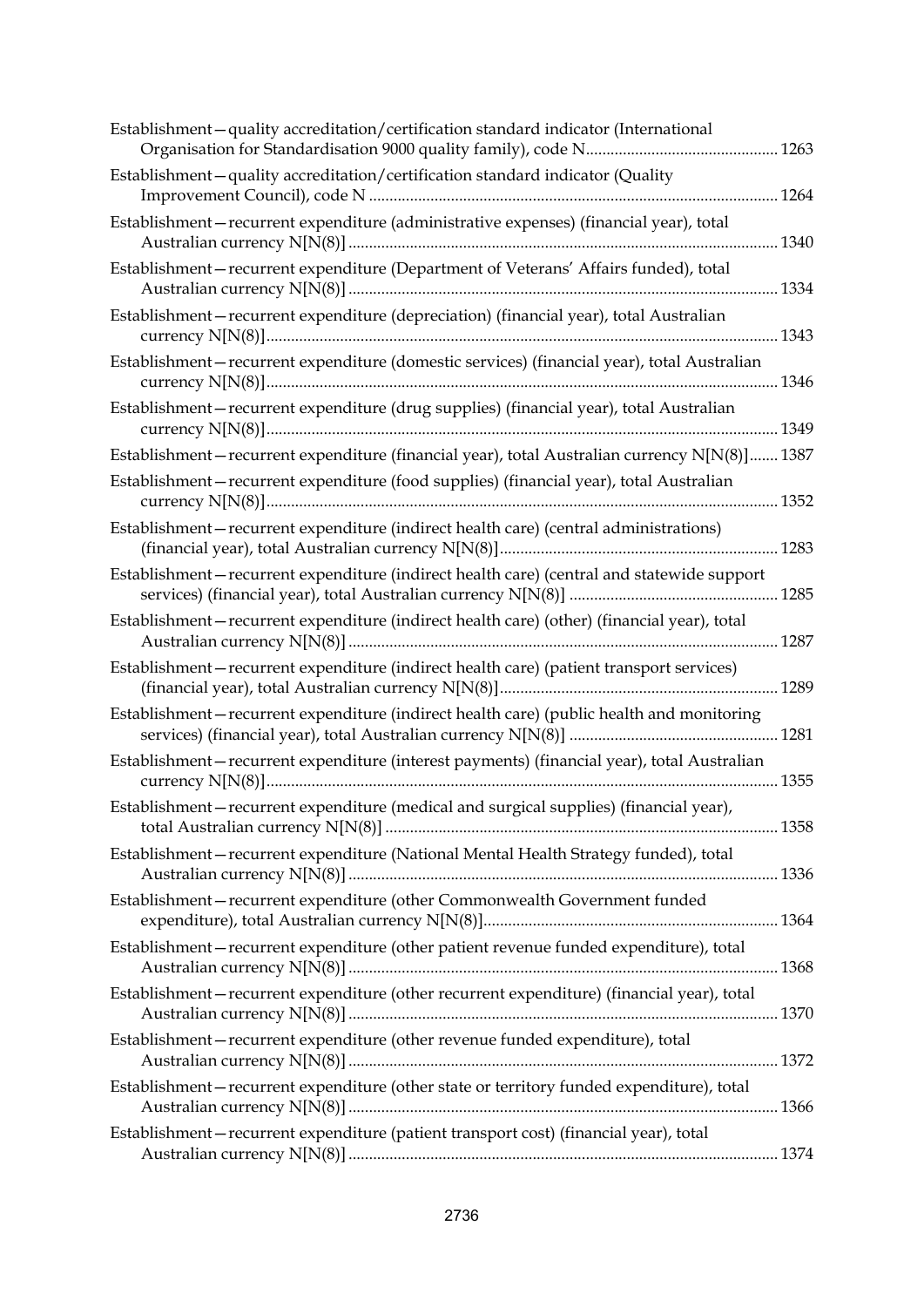| Establishment-recurrent expenditure (recoveries funded expenditure), total Australian     | .1379 |
|-------------------------------------------------------------------------------------------|-------|
| Establishment-recurrent expenditure (repairs and maintenance) (financial year), total     | .1381 |
| Establishment-recurrent expenditure (salaries and wages) (administrative and clerical     |       |
| Establishment-recurrent expenditure (salaries and wages) (carer consultants) (financial   | .1298 |
| Establishment-recurrent expenditure (salaries and wages) (consultant psychiatrists and    |       |
| Establishment-recurrent expenditure (salaries and wages) (consumer consultants)           |       |
| Establishment-recurrent expenditure (salaries and wages) (diagnostic and health           |       |
| Establishment-recurrent expenditure (salaries and wages) (domestic and other staff)       |       |
| Establishment-recurrent expenditure (salaries and wages) (enrolled nurses) (financial     |       |
| Establishment-recurrent expenditure (salaries and wages) (financial year), total          | .1330 |
| Establishment-recurrent expenditure (salaries and wages) (occupational therapists)        |       |
| Establishment-recurrent expenditure (salaries and wages) (other diagnostic and health     |       |
| Establishment-recurrent expenditure (salaries and wages) (other medical officers)         |       |
| Establishment-recurrent expenditure (salaries and wages) (other personal care staff)      |       |
| Establishment-recurrent expenditure (salaries and wages) (psychiatry registrars and       |       |
| Establishment-recurrent expenditure (salaries and wages) (psychologists) (financial       |       |
| Establishment-recurrent expenditure (salaries and wages) (registered nurses) (financial   |       |
| Establishment-recurrent expenditure (salaries and wages) (salaried medical officers)      |       |
| Establishment-recurrent expenditure (salaries and wages) (social workers) (financial      |       |
| Establishment-recurrent expenditure (salaries and wages) (student nurses) (financial      |       |
| Establishment-recurrent expenditure (salaries and wages) (trainee/pupil nurses)           |       |
| Establishment - recurrent expenditure (state or territory health authority funded), total |       |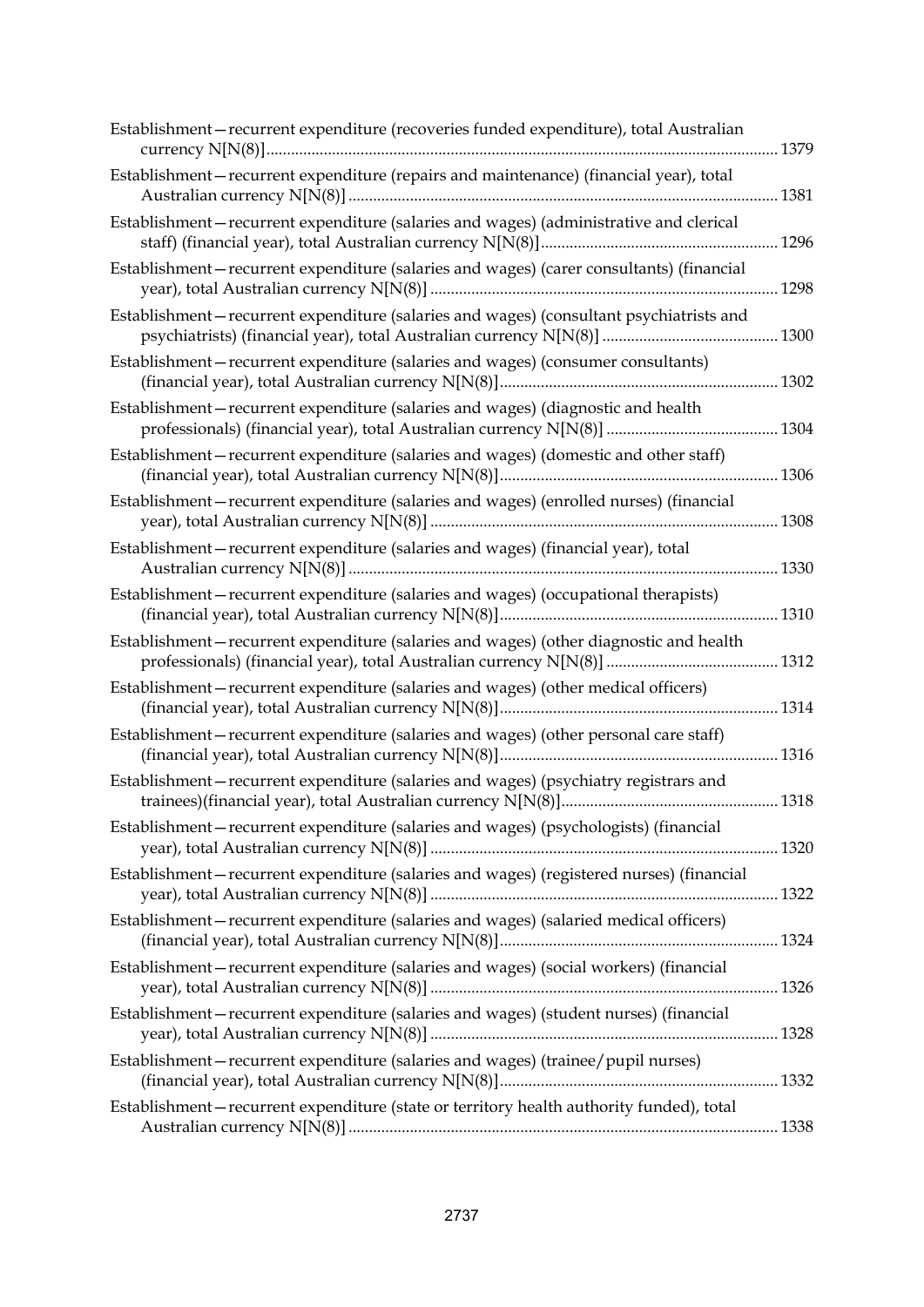| Establishment-recurrent expenditure (superannuation employer contributions) (financial               |  |
|------------------------------------------------------------------------------------------------------|--|
| Establishment-recurrent expenditure (visiting medical officer payments) (financial year),            |  |
|                                                                                                      |  |
| Establishment-revenue (other revenue) (financial year), total Australian currency N[N(8)] 1443       |  |
| Establishment-revenue (patient) (financial year), total Australian currency N[N(8)]  1444            |  |
| Establishment-revenue (recoveries) (financial year), total Australian currency N[N(8)] 1445          |  |
|                                                                                                      |  |
| Establishment-specialised service indicator (acquired immune deficiency syndrome unit),              |  |
| Establishment-specialised service indicator (acute renal dialysis unit), yes/no code N 1498          |  |
| Establishment-specialised service indicator (acute spinal cord injury unit), yes/no code N 1500      |  |
| Establishment-specialised service indicator (alcohol and drug unit), yes/no code N  1502             |  |
| Establishment-specialised service indicator (bone marrow transplantation unit), yes/no               |  |
| Establishment-specialised service indicator (burns unit (level III)), yes/no code N  1506            |  |
| Establishment-specialised service indicator (cardiac surgery unit), yes/no code N  1508              |  |
| Establishment-specialised service indicator (clinical genetics unit), yes/no code N 1510             |  |
| Establishment-specialised service indicator (comprehensive epilepsy centre), yes/no                  |  |
| Establishment-specialised service indicator (coronary care unit), yes/no code N  1514                |  |
| Establishment-specialised service indicator (diabetes unit), yes/no code N 1516                      |  |
| Establishment-specialised service indicator (domiciliary care service), yes/no code N 1518           |  |
| Establishment-specialised service indicator (geriatric assessment unit), yes/no code N  1520         |  |
| Establishment-specialised service indicator (heart, lung transplantation unit), yes/no               |  |
|                                                                                                      |  |
| Establishment-specialised service indicator (hospice care unit), yes/no code N 1524                  |  |
| Establishment-specialised service indicator (infectious diseases unit), yes/no code N 1528           |  |
| Establishment - specialised service indicator (intensive care unit (level III)), yes/no code N  1530 |  |
| Establishment-specialised service indicator (in-vitro fertilisation unit), yes/no code N 1526        |  |
| Establishment-specialised service indicator (liver transplantation unit), yes/no code N  1532        |  |
| Establishment-specialised service indicator (maintenance renal dialysis centre),                     |  |
| Establishment-specialised service indicator (major plastic/reconstructive surgery unit),             |  |
| Establishment-specialised service indicator (neonatal intensive care unit (level III)),              |  |
| Establishment-specialised service indicator (neurosurgical unit), yes/no code N  1540                |  |
| Establishment-specialised service indicator (nursing home care unit), yes/no code N 1542             |  |
| Establishment-specialised service indicator (obstetric/maternity), yes/no code N 1544                |  |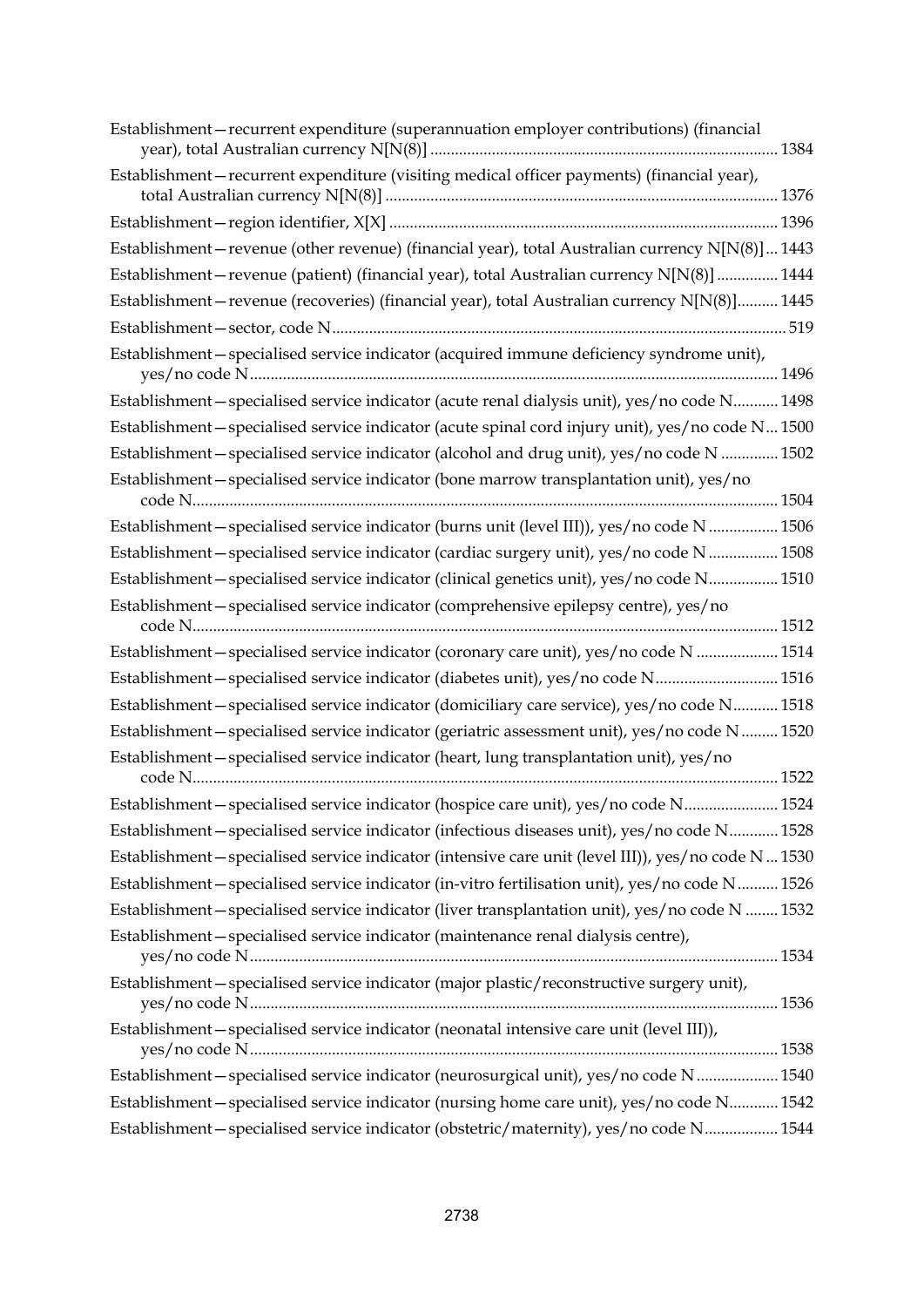| Establishment-specialised service indicator (oncology unit) (cancer treatment), yes/no        |  |
|-----------------------------------------------------------------------------------------------|--|
| Establishment-specialised service indicator (pancreas transplantation unit), yes/no code<br>N |  |
| Establishment-specialised service indicator (psychiatric unit/ward), yes/no code N  1550      |  |
| Establishment-specialised service indicator (rehabilitation unit), yes/no code N 1552         |  |
| Establishment-specialised service indicator (renal transplantation unit), yes/no code N 1554  |  |
| Establishment-specialised service indicator (sleep centre), yes/no code N 1556                |  |
| Establishment-specialised service indicator (specialist paediatric), yes/no code N 1558       |  |
| Establishment-specialised service indicator (transplantation unit), yes/no code N  1560       |  |
|                                                                                               |  |
|                                                                                               |  |
| Female (pregnant) - maternal medical condition, code (ICD-10-AM 7th edn) ANN{.N[N]} 955       |  |
| Female (pregnant) – number of cigarettes smoked (per day after 20 weeks of pregnancy),        |  |
| Female (pregnant) - number of cigarettes smoked (per day first 20 weeks of pregnancy),        |  |
| Female (pregnant) - tobacco smoking indicator (after twenty weeks of pregnancy), yes/no       |  |
| Female (pregnant) - tobacco smoking indicator (first twenty weeks of pregnancy), yes/no       |  |
|                                                                                               |  |
|                                                                                               |  |
|                                                                                               |  |
|                                                                                               |  |
|                                                                                               |  |
|                                                                                               |  |
| Female-number of previous pregnancies (spontaneous abortion), total NN 1226                   |  |
|                                                                                               |  |
|                                                                                               |  |
|                                                                                               |  |
|                                                                                               |  |
|                                                                                               |  |
|                                                                                               |  |
|                                                                                               |  |
|                                                                                               |  |
| Health industry relevant organisation - source of revenue, public and private code NNN  1473  |  |
|                                                                                               |  |
|                                                                                               |  |
|                                                                                               |  |
|                                                                                               |  |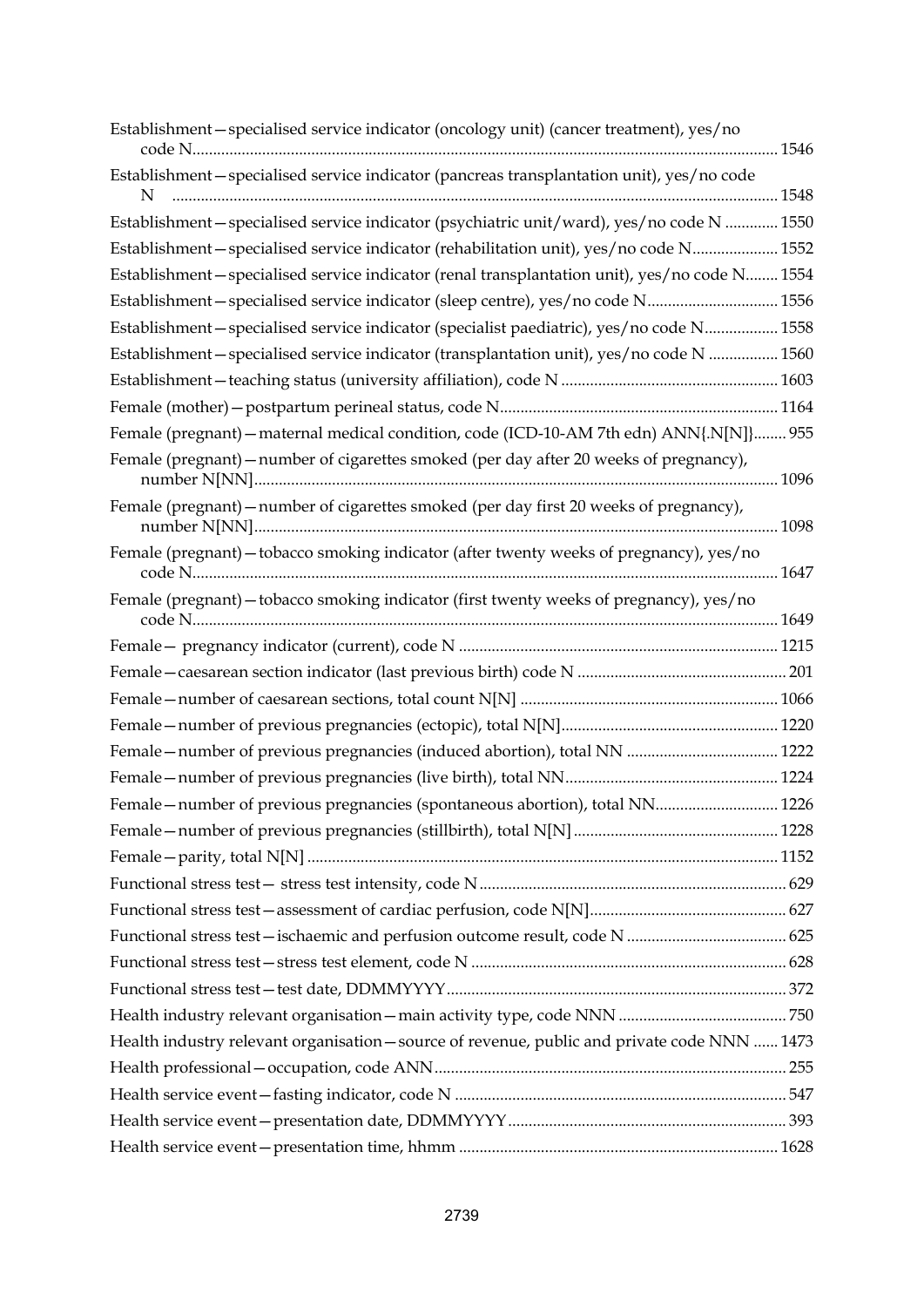| Hospital census (of elective surgery waitlist patients) - census date, DDMMYYYY  240   |  |
|----------------------------------------------------------------------------------------|--|
|                                                                                        |  |
|                                                                                        |  |
|                                                                                        |  |
|                                                                                        |  |
|                                                                                        |  |
| Individual service provider-occupation (self-identified), code (ANZSCO 1st edition)    |  |
|                                                                                        |  |
|                                                                                        |  |
|                                                                                        |  |
|                                                                                        |  |
|                                                                                        |  |
|                                                                                        |  |
|                                                                                        |  |
|                                                                                        |  |
|                                                                                        |  |
| Injury event-place of occurrence, code (ICD-10-AM 7th edn) ANN{.N[N]}  1188            |  |
|                                                                                        |  |
|                                                                                        |  |
| Laboratory standard - upper limit of normal range for creatine kinase myocardial band  |  |
| Laboratory standard - upper limit of normal range for creatine kinase myocardial band  |  |
| Laboratory standard - upper limit of normal range for creatine kinase myocardial band  |  |
| Laboratory standard - upper limit of normal range for creatine kinase myocardial band  |  |
| Laboratory standard - upper limit of normal range for creatine kinase myocardial band  |  |
| Laboratory standard - upper limit of normal range for creatine kinase myocardial band  |  |
| Laboratory standard - upper limit of normal range for creatine kinase isoenzyme, total |  |
| Laboratory standard - upper limit of normal range for microalbumin, albumin/creatinine |  |
| Laboratory standard - upper limit of normal range for microalbumin, total micrograms   |  |
| Laboratory standard - upper limit of normal range for microalbumin, total milligrams   |  |
| Laboratory standard – upper limit of normal range for microalbumin, total milligrams   |  |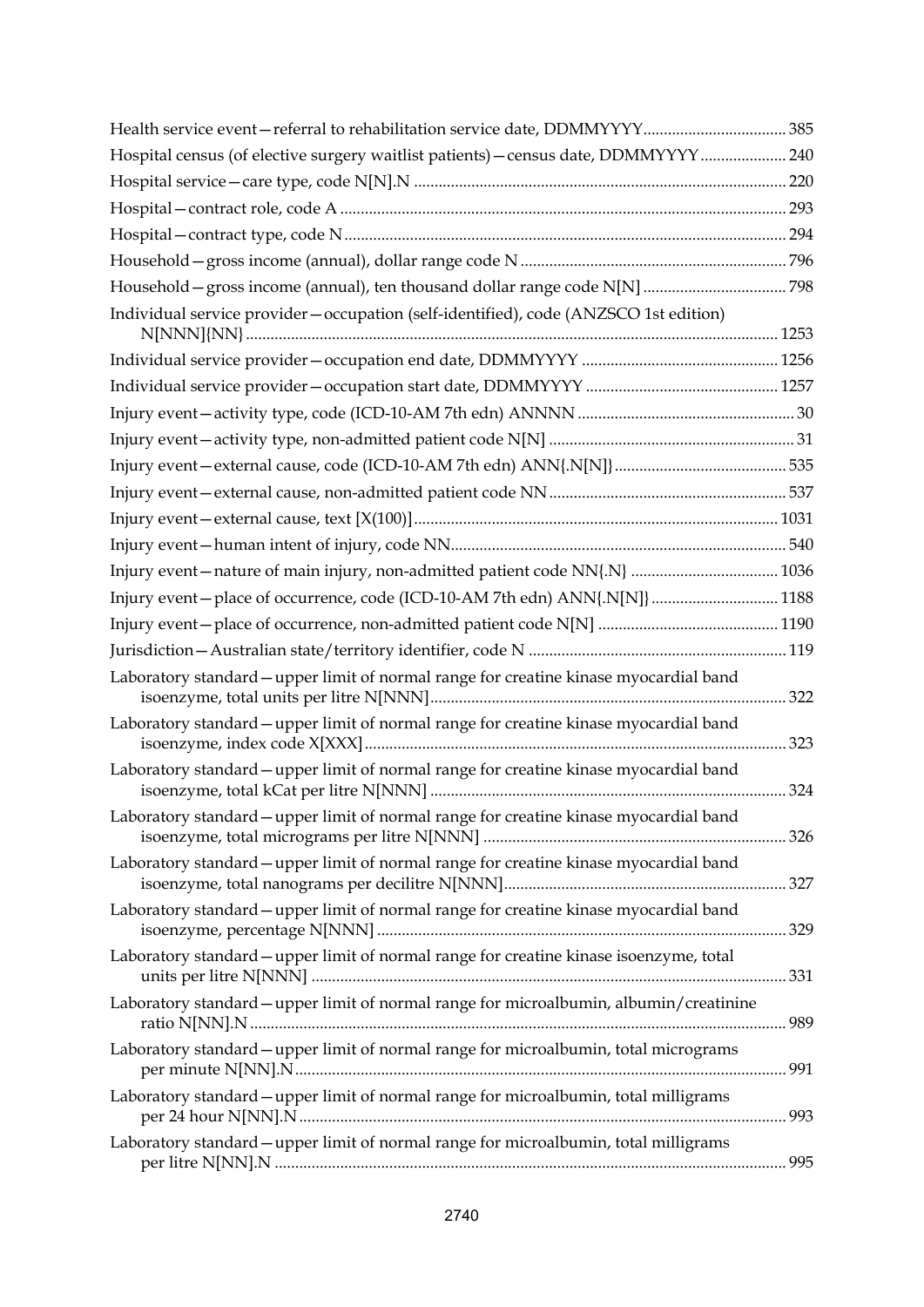| Laboratory standard – upper limit of normal range for troponin assay, total micrograms      |
|---------------------------------------------------------------------------------------------|
| Laboratory standard - upper limit of normal range of glycosylated haemoglobin,              |
|                                                                                             |
| Mental health service contact - patient/client participation indicator, yes/no code N  971  |
|                                                                                             |
| Mental health service contact - service contact duration, total minutes NNN  969            |
|                                                                                             |
| Non-admitted patient emergency department service episode - episode end date,               |
| Non-admitted patient emergency department service episode - episode end time, hhmm 478      |
| Non-admitted patient emergency department service episode - episode end status, code N  480 |
| Non-admitted patient emergency department service episode - service commencement            |
| Non-admitted patient emergency department service episode - service commencement            |
| Non-admitted patient emergency department service episode - service episode length,         |
| Non-admitted patient emergency department service episode - transport mode (arrival),       |
| Non-admitted patient emergency department service episode - triage date, DDMMYYYY  390      |
| Non-admitted patient emergency department service episode - triage time, hhmm 1625          |
| Non-admitted patient emergency department service episode - triage category, code N 1683    |
| Non-admitted patient emergency department service episode-type of visit to emergency        |
| Non-admitted patient emergency department service episode - waiting time (to hospital       |
| Non-admitted patient emergency department service episode - waiting time (to service        |
| Non-admitted patient service event-multi-disciplinary team status, code N 1014              |
|                                                                                             |
|                                                                                             |
| Non-admitted patient service event - service event type (clinical), code N[N]  1462         |
|                                                                                             |
| Occupied bed - hospital in the home care, average number of beds N[NNN.N]  128              |
| Organisation - capital consumption expenses, total Australian currency NNNNN.N  216         |
| Organisation-employee related expenses, total Australian currency NNNNN.N 488               |
|                                                                                             |
| Organisation - purchase of goods and services, total Australian currency NNNNN.N 1258       |
|                                                                                             |
|                                                                                             |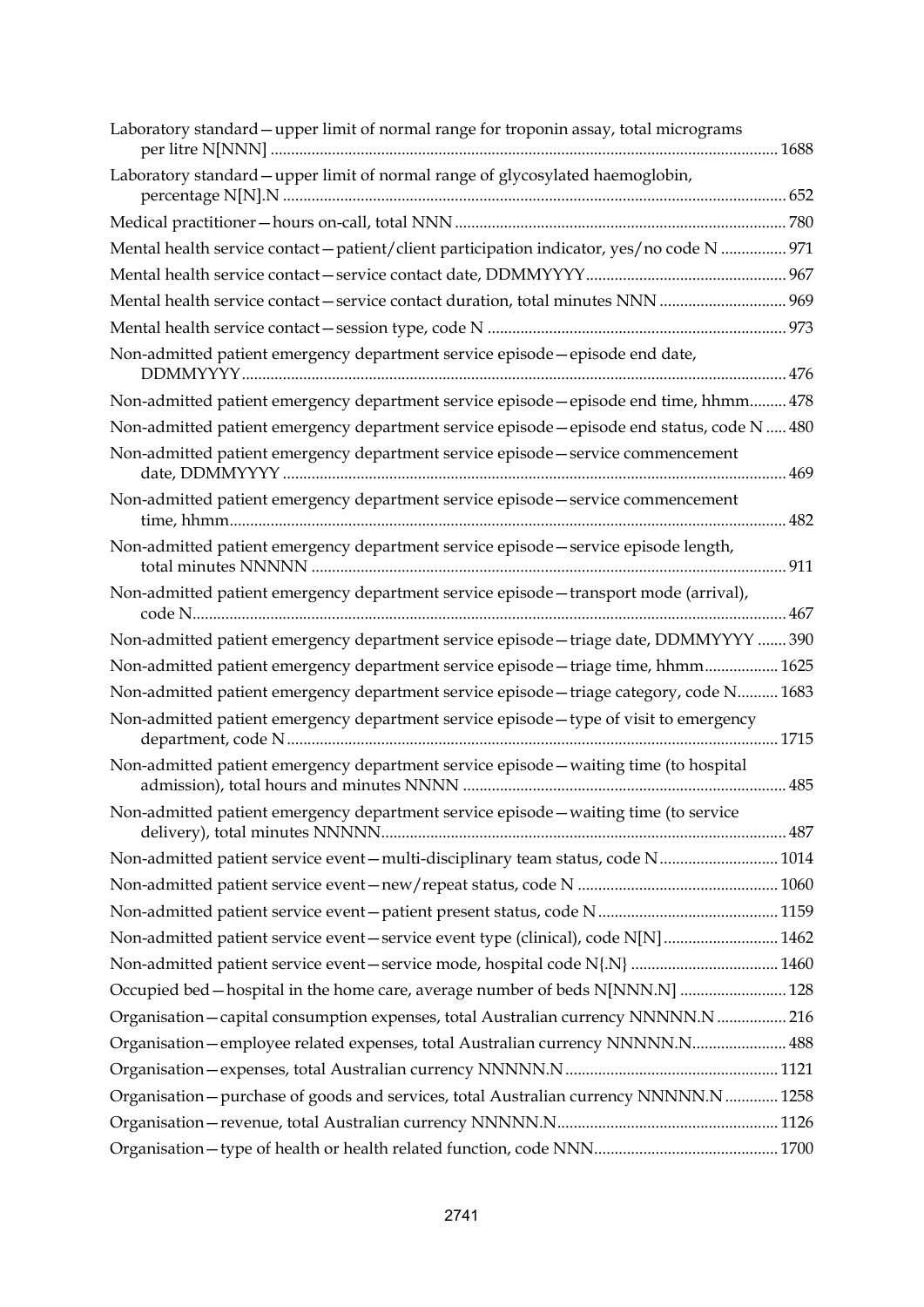| Patient-number of psychiatric outpatient clinic/day program attendances (financial |  |
|------------------------------------------------------------------------------------|--|
|                                                                                    |  |
|                                                                                    |  |
|                                                                                    |  |
|                                                                                    |  |
|                                                                                    |  |
|                                                                                    |  |
|                                                                                    |  |
|                                                                                    |  |
|                                                                                    |  |
|                                                                                    |  |
|                                                                                    |  |
|                                                                                    |  |
|                                                                                    |  |
|                                                                                    |  |
|                                                                                    |  |
|                                                                                    |  |
|                                                                                    |  |
|                                                                                    |  |
|                                                                                    |  |
|                                                                                    |  |
|                                                                                    |  |
|                                                                                    |  |
|                                                                                    |  |
| Person (identifier) - identifier type, geographic/administrative scope code A 1179 |  |
|                                                                                    |  |
|                                                                                    |  |
|                                                                                    |  |
|                                                                                    |  |
|                                                                                    |  |
|                                                                                    |  |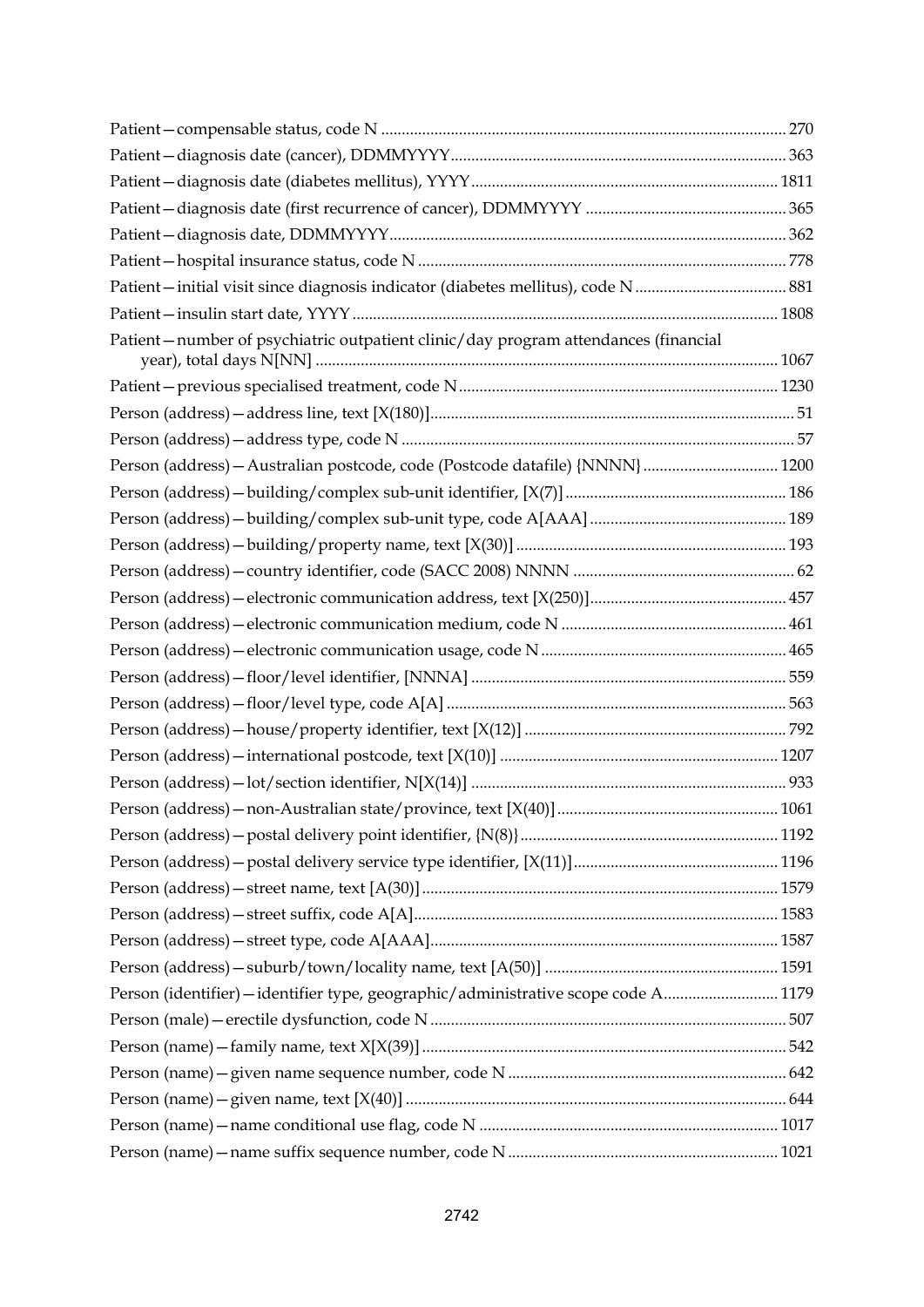| Person with acute coronary syndrome - acute coronary syndrome related clinical event     |  |
|------------------------------------------------------------------------------------------|--|
| Person with acute coronary syndrome - acute coronary syndrome related clinical event     |  |
| Person with acute coronary syndrome - bleeding location, instrumented code N(N)  885     |  |
| Person with acute coronary syndrome - bleeding location, non-instrumented code N(N) 1064 |  |
|                                                                                          |  |
| Person with acute coronary syndrome - pharmacotherapy type prescribed in hospital,       |  |
| Person with acute coronary syndrome - pharmacotherapy type taken post discharge from     |  |
| Person with acute coronary syndrome-type of acute coronary syndrome related clinical     |  |
| Person with acute coronary syndrome-underlying cause of acute coronary syndrome,         |  |
|                                                                                          |  |
| Person with cancer-distant metastasis status, M stage (UICC TNM Classification of        |  |
| Person with cancer-extent of primary cancer, TNM stage (UICC TNM Classification of       |  |
|                                                                                          |  |
| Person with cancer-human epidermal growth factor receptor-2 test result, code N  800     |  |
| Person with cancer-human epidermal growth factor receptor-2 test type, code N  803       |  |
|                                                                                          |  |
|                                                                                          |  |
| Person with cancer - melanoma thickness (at diagnosis), total millimetres NNN.NN  1694   |  |
|                                                                                          |  |
|                                                                                          |  |
|                                                                                          |  |
| Person with cancer-number of positive regional lymph nodes, total N[N]  1401             |  |
| Person with cancer-number of positive sentinel lymph nodes, total code N[N] 1085         |  |
| Person with cancer-number of regional lymph nodes examined, total code N[N] 1088         |  |
| Person with cancer - number of sentinel lymph nodes examined, total code N[N]  1090      |  |
|                                                                                          |  |
| Person with cancer - primary site of cancer, code (ICD-10-AM 7th edn) ANN{.N[N]} 1233    |  |
| Person with cancer - primary site of cancer, code (ICDO-3) ANN{.N[N]}  1235              |  |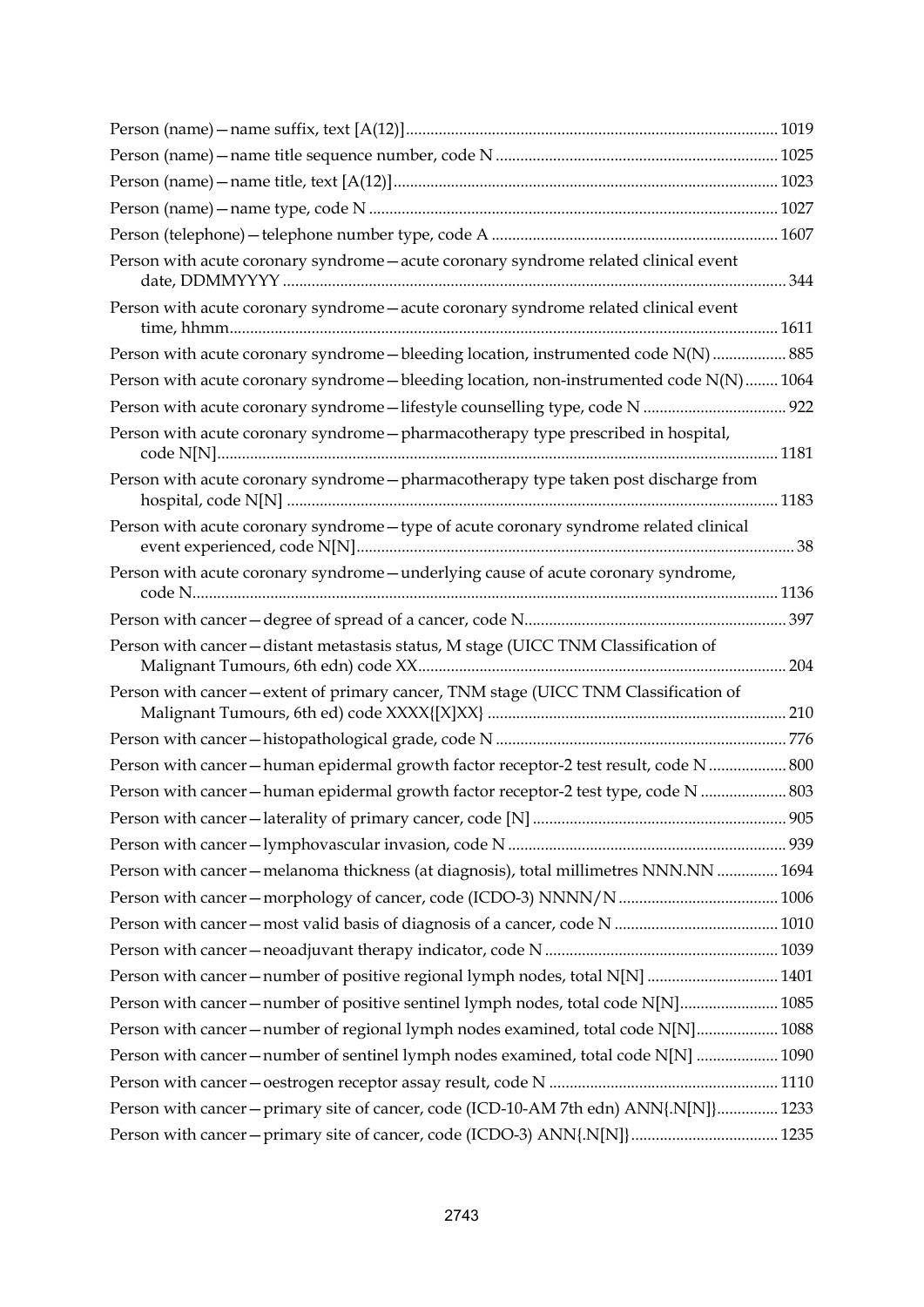| Person with cancer-primary tumour status, T stage (UICC TNM Classification of             |  |
|-------------------------------------------------------------------------------------------|--|
|                                                                                           |  |
|                                                                                           |  |
| Person with cancer - regional lymph node metastasis status, N stage (UICC TNM             |  |
| Person with cancer-solid tumour size (at diagnosis), total millimetres NNN  1691          |  |
|                                                                                           |  |
|                                                                                           |  |
|                                                                                           |  |
|                                                                                           |  |
|                                                                                           |  |
|                                                                                           |  |
|                                                                                           |  |
|                                                                                           |  |
|                                                                                           |  |
|                                                                                           |  |
| Person-alcohol consumption amount (self-reported), total standard drinks NN  80           |  |
|                                                                                           |  |
| Person - angina episodes count (24 hours preceding hospital presentation), total number   |  |
|                                                                                           |  |
|                                                                                           |  |
| Person-area of usual residence, geographical location code (ASGC 2009) NNNNN  106         |  |
|                                                                                           |  |
|                                                                                           |  |
|                                                                                           |  |
|                                                                                           |  |
| Person - bleeding episode status, Thrombolysis in Myocardial Infarction (TIMI) code N 150 |  |
|                                                                                           |  |
| Person-blood pressure (diastolic) (measured), millimetres of mercury NN[N] 154            |  |
| Person-blood pressure (systolic) (measured), millimetres of mercury NN[N] 157             |  |
|                                                                                           |  |
|                                                                                           |  |
|                                                                                           |  |
|                                                                                           |  |
| Person-cardiovascular disease condition targeted by drug therapy, code NN  199            |  |
|                                                                                           |  |
|                                                                                           |  |
|                                                                                           |  |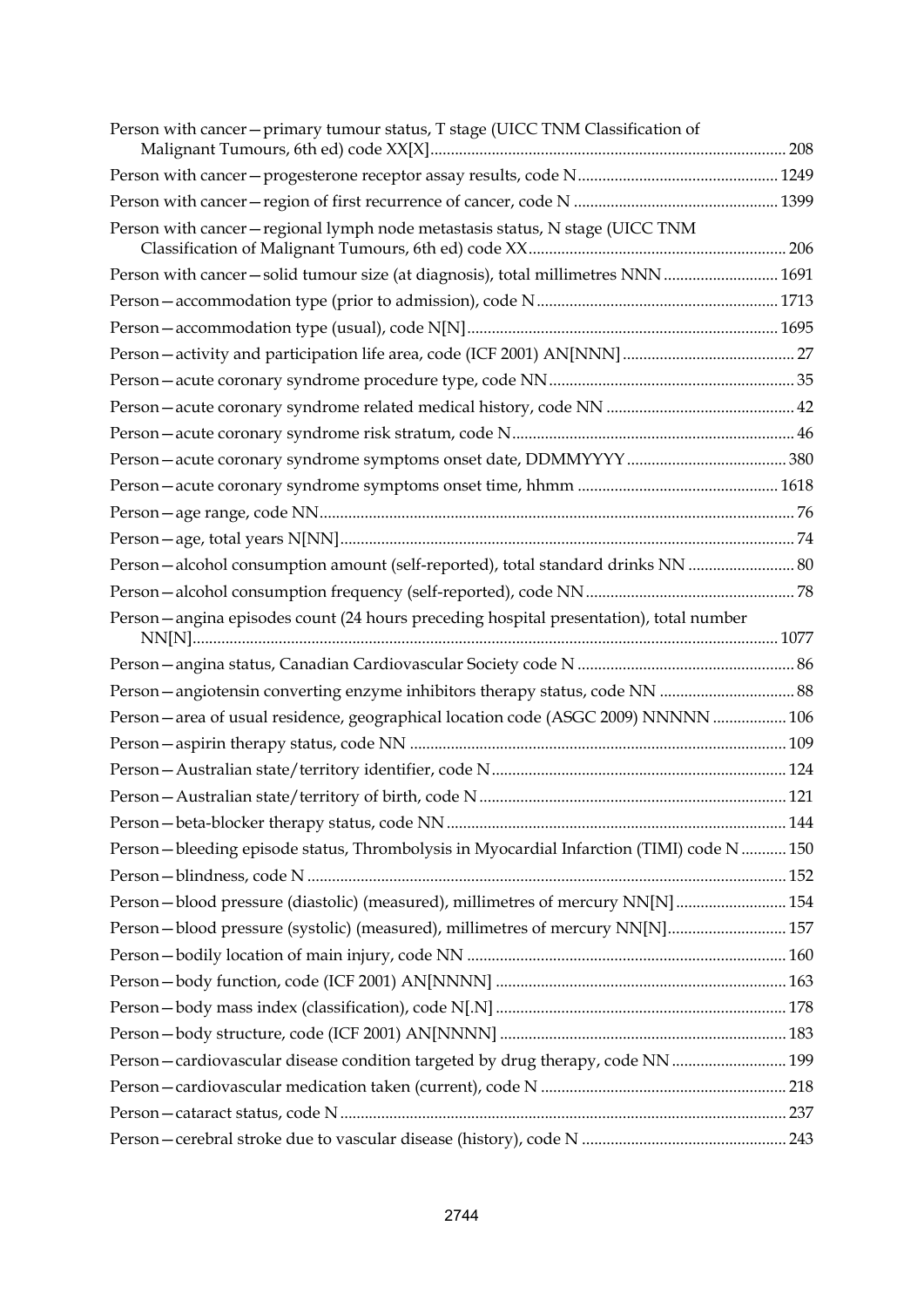| Person-clinical evidence status (acute coronary syndrome related medical history),        |  |
|-------------------------------------------------------------------------------------------|--|
|                                                                                           |  |
|                                                                                           |  |
|                                                                                           |  |
| Person-congenital malformation, code (ICD-10-AM 7th edn) ANN{.N[N]} 277                   |  |
|                                                                                           |  |
|                                                                                           |  |
|                                                                                           |  |
|                                                                                           |  |
|                                                                                           |  |
| Person - count of coronary artery lesions successfully dilated, total number N[N]  1070   |  |
|                                                                                           |  |
|                                                                                           |  |
| Person - C-reactive protein level (measured), total milligrams per litre N[NN].N 198      |  |
|                                                                                           |  |
|                                                                                           |  |
| Person-creatine kinase isoenzyme level (measured), total units per litre N[NNN] 332       |  |
| Person-creatine kinase myocardial band isoenzyme level (measured), index code X[XXX]  310 |  |
| Person-creatine kinase myocardial band isoenzyme level (measured), total kCat per litre   |  |
| Person-creatine kinase myocardial band isoenzyme level (measured), total nanograms        |  |
| Person-creatine kinase myocardial band isoenzyme level (measured), percentage             |  |
| Person-creatine kinase myocardial band isoenzyme measured date, DDMMYYYY  342             |  |
| Person – creatine kinase myocardial band isoenzyme measured time, hhmm 1610               |  |
| Person-creatine kinase-myocardial band isoenzyme level (measured), total micrograms       |  |
| Person-creatine kinase-myocardial band isoenzyme level (measured), total units per litre  |  |
|                                                                                           |  |
|                                                                                           |  |
|                                                                                           |  |
|                                                                                           |  |
|                                                                                           |  |
|                                                                                           |  |
|                                                                                           |  |
| Person-dependency in activities of daily living (bladder continence), code N  409         |  |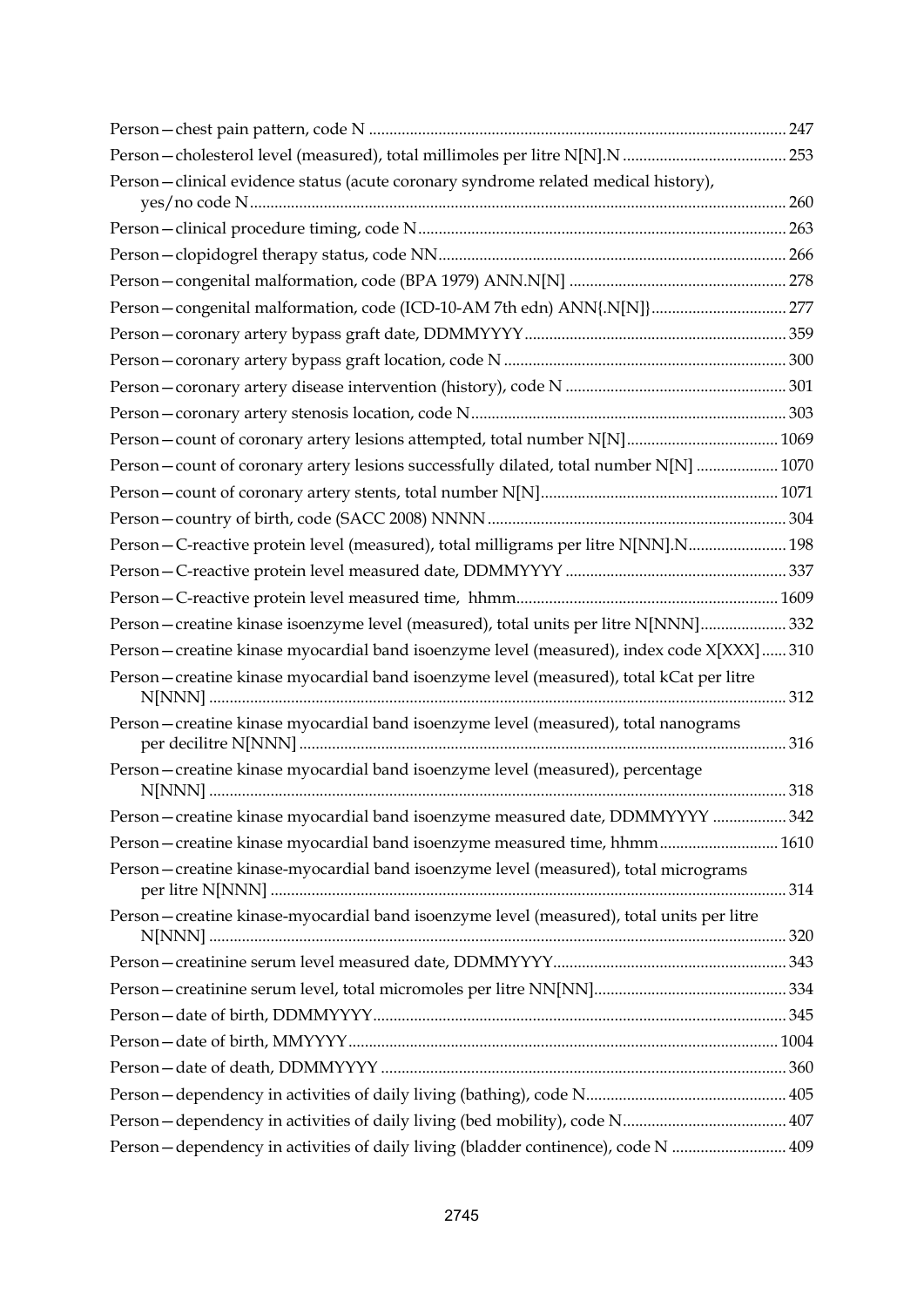| Person - dependency in activities of daily living (bowel continence), code N  411            |  |
|----------------------------------------------------------------------------------------------|--|
|                                                                                              |  |
|                                                                                              |  |
| Person - dependency in activities of daily living (extra surveillance), code N 421           |  |
|                                                                                              |  |
|                                                                                              |  |
|                                                                                              |  |
|                                                                                              |  |
|                                                                                              |  |
|                                                                                              |  |
|                                                                                              |  |
| Person - dyslipidaemia treatment with anti-lipid medication indicator (current), code N  444 |  |
|                                                                                              |  |
|                                                                                              |  |
| Person-end-stage renal disease status (diabetes complication), code N 1407                   |  |
|                                                                                              |  |
|                                                                                              |  |
|                                                                                              |  |
|                                                                                              |  |
|                                                                                              |  |
|                                                                                              |  |
|                                                                                              |  |
|                                                                                              |  |
|                                                                                              |  |
|                                                                                              |  |
|                                                                                              |  |
|                                                                                              |  |
|                                                                                              |  |
|                                                                                              |  |
|                                                                                              |  |
| Person - government funding identifier, Centrelink customer reference number {N(9)A}  241    |  |
| Person-government funding identifier, Department of Veterans' Affairs file number            |  |
|                                                                                              |  |
| Person - health professionals attended for diabetes mellitus (last 12 months), code N 761    |  |
|                                                                                              |  |
|                                                                                              |  |
|                                                                                              |  |
| Person-high-density lipoprotein cholesterol level (measured), total millimoles per litre     |  |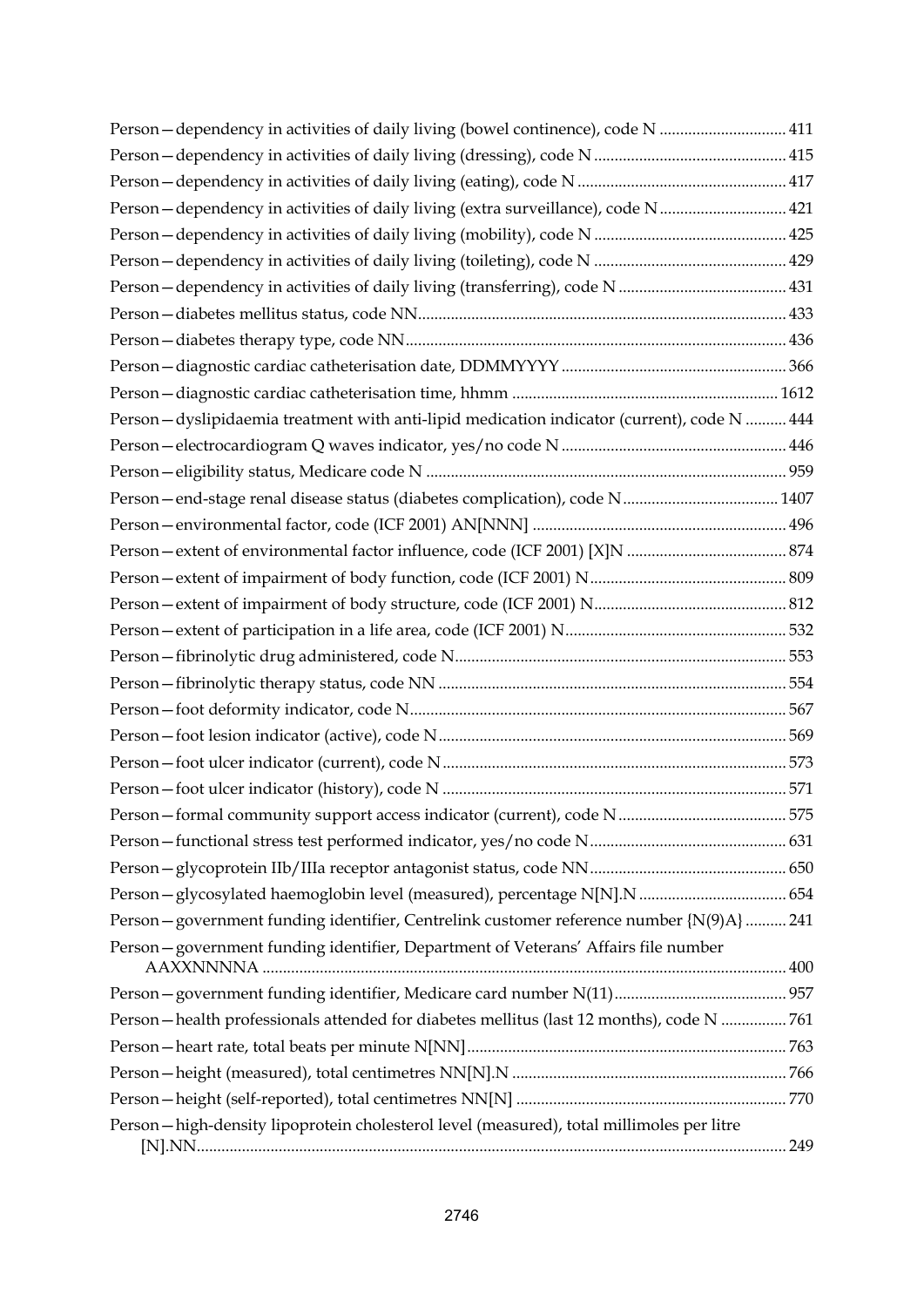| Person-hypertension treatment with antihypertensive medication indicator (current),       |  |
|-------------------------------------------------------------------------------------------|--|
|                                                                                           |  |
|                                                                                           |  |
|                                                                                           |  |
|                                                                                           |  |
|                                                                                           |  |
|                                                                                           |  |
|                                                                                           |  |
|                                                                                           |  |
|                                                                                           |  |
|                                                                                           |  |
|                                                                                           |  |
| Person-labour force status, acute hospital and private psychiatric hospital admission     |  |
|                                                                                           |  |
| Person-labour force status, public psychiatric hospital admission code N 494              |  |
|                                                                                           |  |
|                                                                                           |  |
|                                                                                           |  |
|                                                                                           |  |
|                                                                                           |  |
| Person-low-density lipoprotein cholesterol level (calculated), total millimoles per litre |  |
|                                                                                           |  |
| Person - main language other than English spoken at home, code (ASCL 2005) NN{NN}  941    |  |
|                                                                                           |  |
|                                                                                           |  |
| Person - microalbumin level (measured), albumin/creatinine ratio N[NN].N 981              |  |
| Person - microalbumin level (measured), total micrograms per minute N[NNN].N 983          |  |
| Person - microalbumin level (measured), total milligrams per 24 hour N[NNN].N 985         |  |
| Person - microalbumin level (measured), total milligrams per litre N[NNN].N  987          |  |
|                                                                                           |  |
|                                                                                           |  |
|                                                                                           |  |
|                                                                                           |  |
|                                                                                           |  |
|                                                                                           |  |
|                                                                                           |  |
|                                                                                           |  |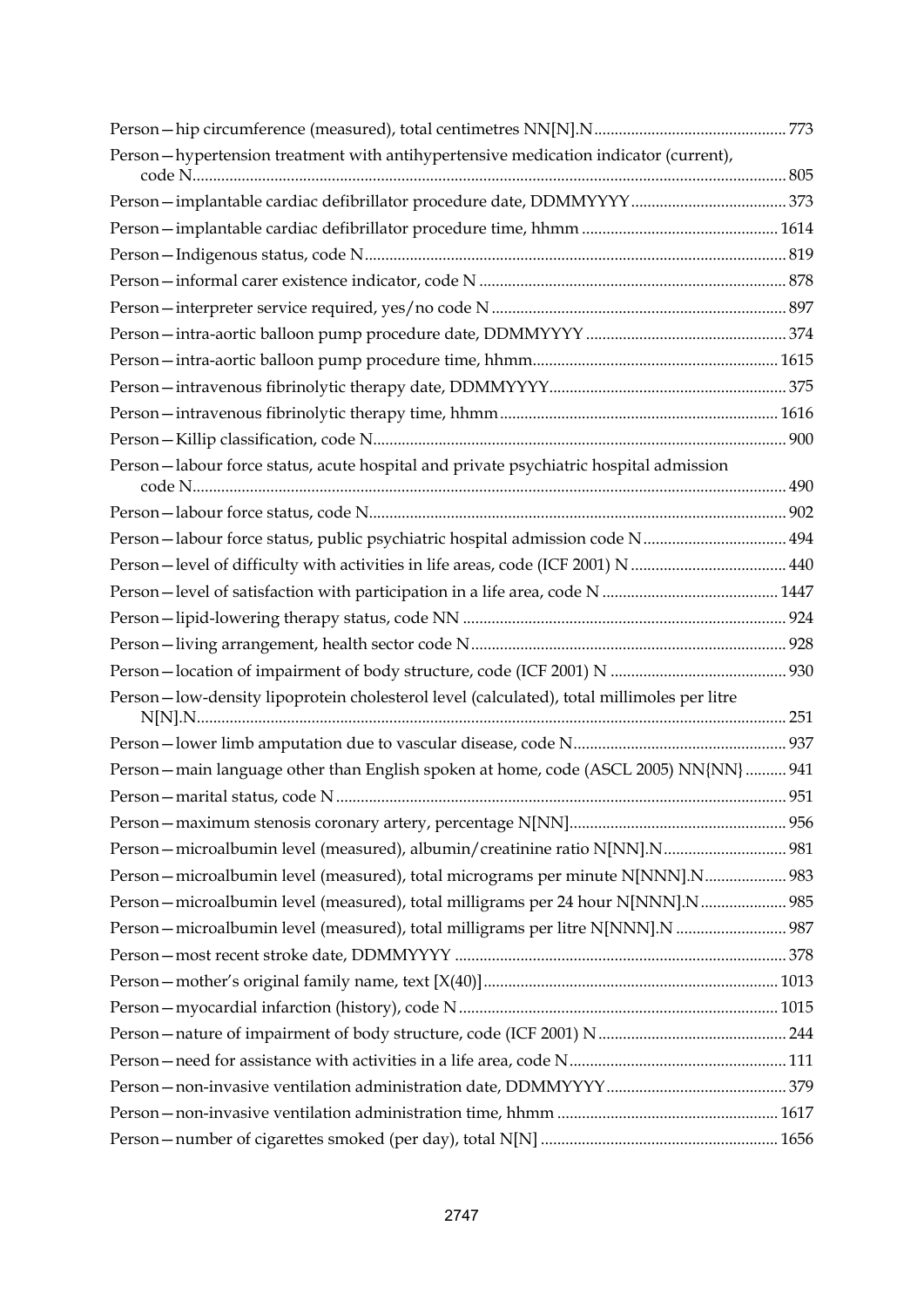| Person-ophthalmological assessment outcome (left retina) (last 12 months), code N 1114     |  |
|--------------------------------------------------------------------------------------------|--|
| Person-ophthalmological assessment outcome (right retina) (last 12 months), code N 1116    |  |
| Person-ophthalmoscopy performed indicator (last 12 months), code N 1118                    |  |
|                                                                                            |  |
|                                                                                            |  |
|                                                                                            |  |
|                                                                                            |  |
|                                                                                            |  |
|                                                                                            |  |
|                                                                                            |  |
|                                                                                            |  |
|                                                                                            |  |
|                                                                                            |  |
| Person - premature cardiovascular disease family history status, code N 1216               |  |
|                                                                                            |  |
|                                                                                            |  |
|                                                                                            |  |
|                                                                                            |  |
|                                                                                            |  |
| Person - reason for readmission following acute coronary syndrome episode, code N[N]  1273 |  |
|                                                                                            |  |
|                                                                                            |  |
|                                                                                            |  |
|                                                                                            |  |
|                                                                                            |  |
| Person - revascularisation percutaneous coronary intervention date, DDMMYYYY  388          |  |
| Person - revascularisation percutaneous coronary intervention time, hhmm 1623              |  |
|                                                                                            |  |
|                                                                                            |  |
| Person - technical nursing care requirement (day-time), total minutes NNN 413              |  |
| Person - technical nursing care requirement (evening), total minutes NNN 419               |  |
| Person - technical nursing care requirement (infrequent), total minutes NNN  423           |  |
| Person - technical nursing care requirement (night-time), total minutes NNN  427           |  |
|                                                                                            |  |
| Person-time since quitting tobacco smoking (daily smoking), code NN 1670                   |  |
|                                                                                            |  |
|                                                                                            |  |
|                                                                                            |  |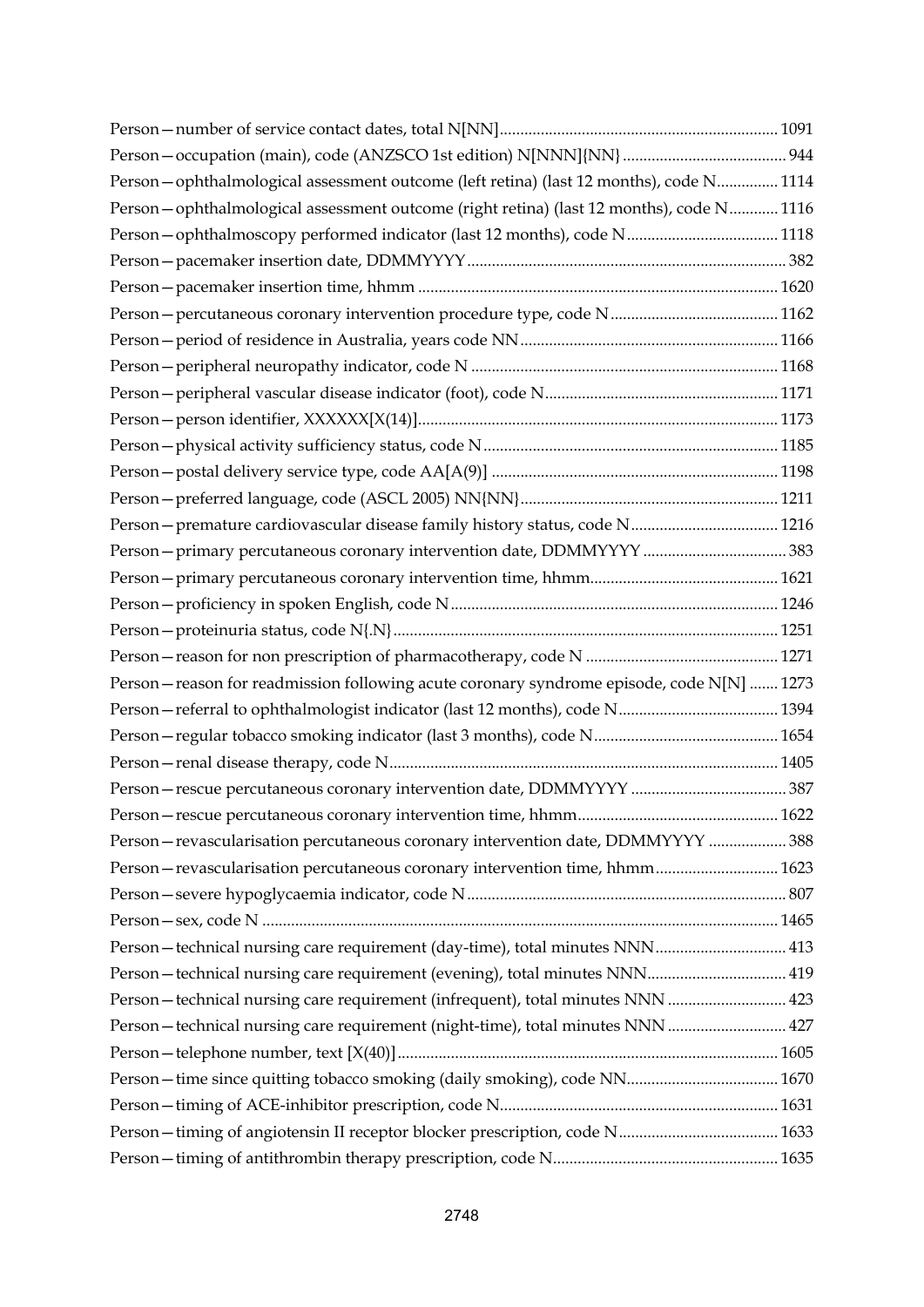| Person - ventricular ejection fraction test performed indicator, yes/no code N  1727        |  |
|---------------------------------------------------------------------------------------------|--|
|                                                                                             |  |
|                                                                                             |  |
|                                                                                             |  |
|                                                                                             |  |
|                                                                                             |  |
|                                                                                             |  |
|                                                                                             |  |
| Pregnancy (current) - complication, code (ICD-10-AM 7th edn) ANN{.N[N]}  273                |  |
|                                                                                             |  |
|                                                                                             |  |
| Pregnancy – estimated duration (at the first visit for antenatal care), completed weeks     |  |
|                                                                                             |  |
|                                                                                             |  |
| Registered health professional - country of employment in registered profession,            |  |
| Registered health professional - extended leave status in registered profession, code N 528 |  |
| Registered health professional - hours worked in clinical role, total hours NNN 781         |  |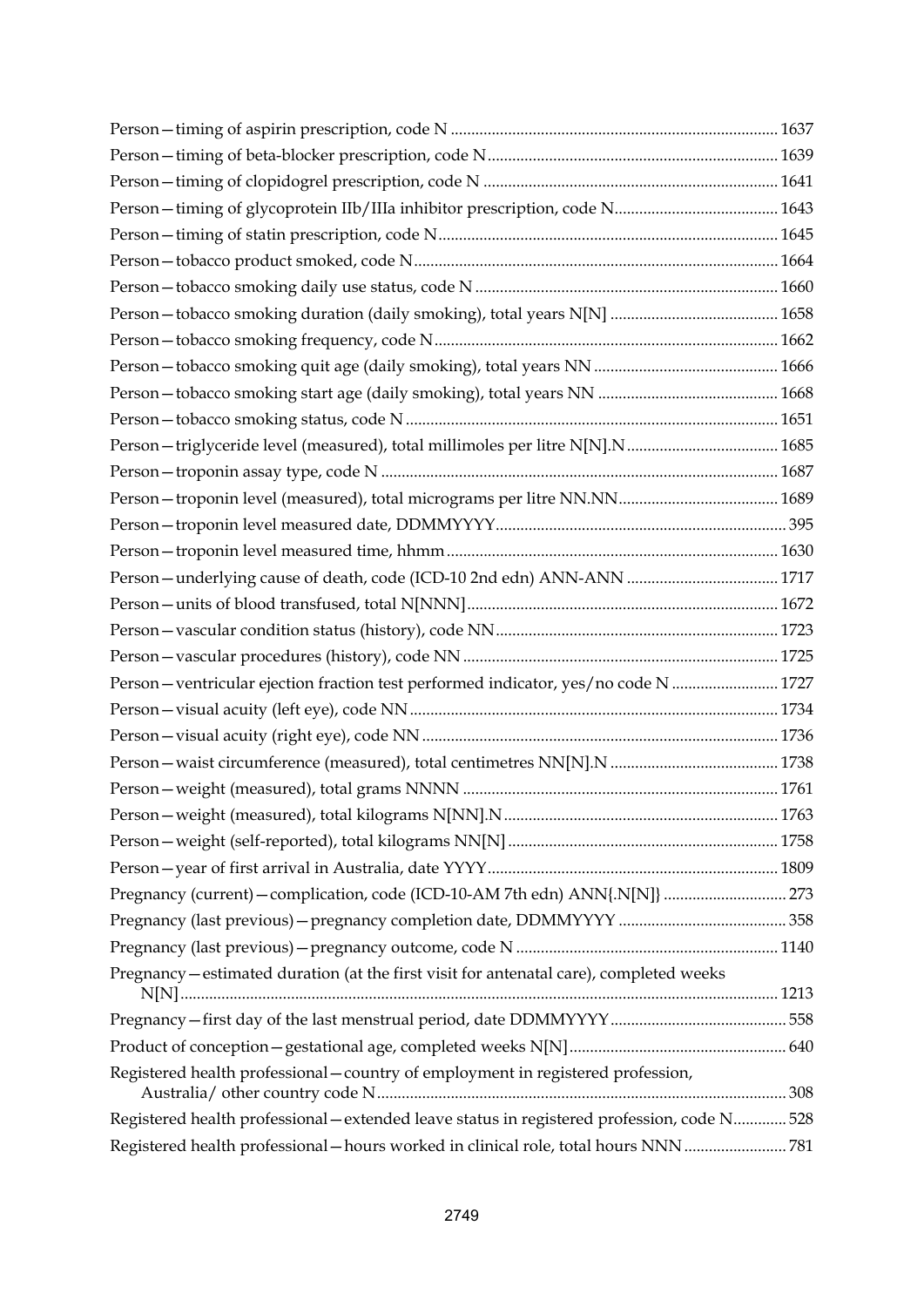| Registered health professional – hours worked in health profession, total hours NNN 789          |  |
|--------------------------------------------------------------------------------------------------|--|
| Registered health professional - hours worked in non-clinical role, total hours NNN  783         |  |
| Registered health professional - hours worked in private sector, total hours NNN 785             |  |
| Registered health professional - hours worked in public sector, total hours NNN787               |  |
|                                                                                                  |  |
| Registered health professional -jobseeker status in registered profession, code N 898            |  |
| Registered health professional - labour force status, registered health professional code N  492 |  |
| Registered health professional - length of employment in profession in Australia, total          |  |
| Registered health professional - principal area of practice, midwifery code NN  98               |  |
| Registered health professional - principal area of practice, nursing code NN  101                |  |
|                                                                                                  |  |
| Registered health professional - principal area of practice, psychology code NN 104              |  |
| Registered health professional - principal field of medicine, medical practitioner code N 556    |  |
| Registered health professional - principal role, health profession code N 1241                   |  |
| Registered health professional - retirement status in registered profession, code N 1441         |  |
|                                                                                                  |  |
| Registered health professional - work sector in health profession, code N  1767                  |  |
|                                                                                                  |  |
|                                                                                                  |  |
|                                                                                                  |  |
| Registered health professional - work setting, medical practitioner code ANN  1776               |  |
|                                                                                                  |  |
|                                                                                                  |  |
|                                                                                                  |  |
|                                                                                                  |  |
|                                                                                                  |  |
| Registered health professional - work setting, physiotherapist code ANN 1794                     |  |
|                                                                                                  |  |
|                                                                                                  |  |
|                                                                                                  |  |
| Service contact - group session status, individual/group session indicator code ANN.N  871       |  |
|                                                                                                  |  |
|                                                                                                  |  |
|                                                                                                  |  |
|                                                                                                  |  |
| Service provider organisation (address) - Australian postcode, code (Postcode datafile)          |  |
| Service provider organisation (address) - building/complex sub-unit identifier, [X(7)]  188      |  |
| Service provider organisation (address) - building/complex sub-unit type, code A[AAA] 191        |  |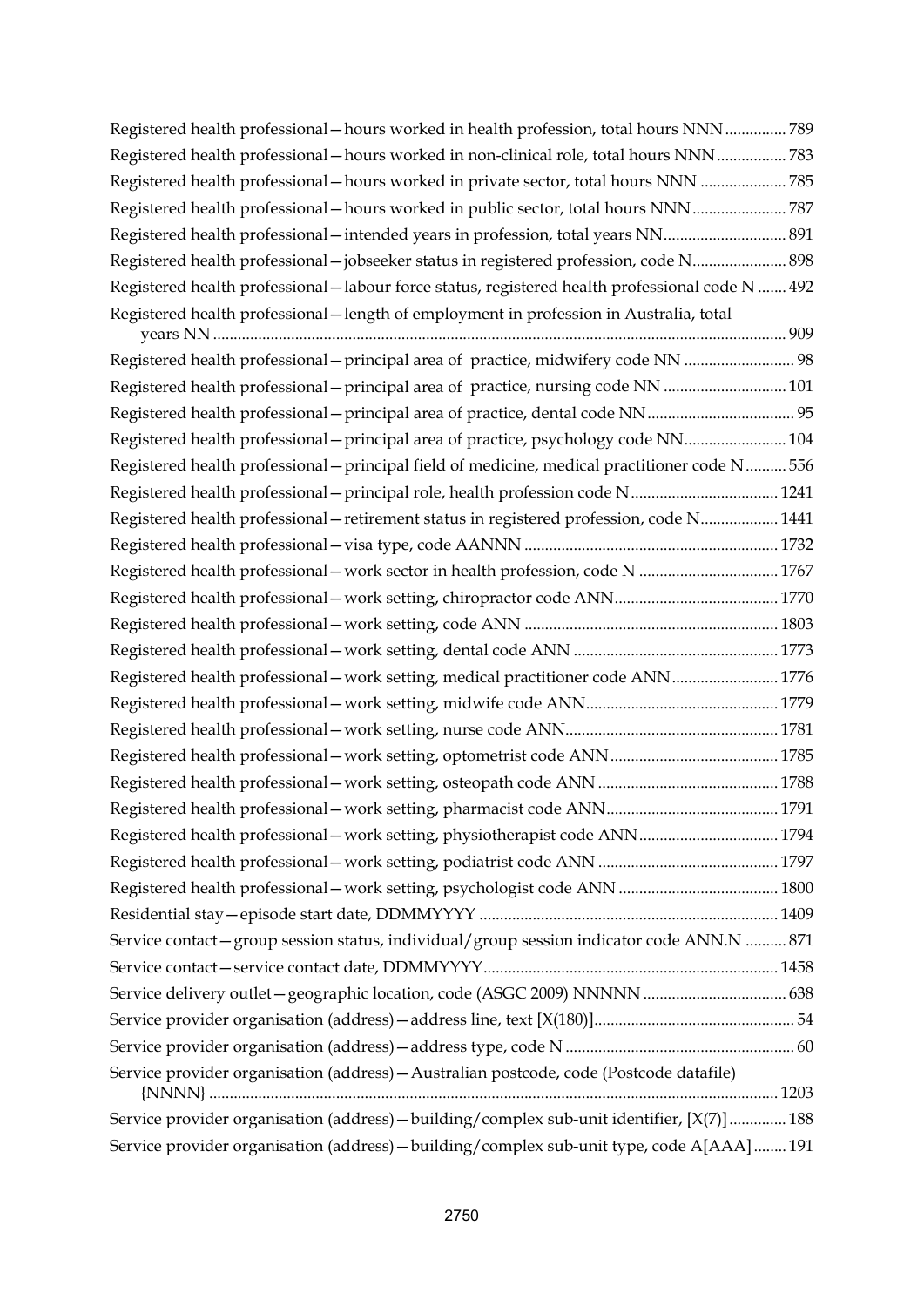| Service provider organisation (address) - building/property name, text [X(30)]  195           |     |
|-----------------------------------------------------------------------------------------------|-----|
| Service provider organisation (address) - electronic communication address, text [X(250)] 459 |     |
| Service provider organisation (address) - electronic communication medium, code N  463        |     |
|                                                                                               |     |
|                                                                                               |     |
| Service provider organisation (address) - house/property identifier, text [X(12)] 794         |     |
| Service provider organisation (address) - international postcode, text [X(10)]  1208          |     |
|                                                                                               |     |
| Service provider organisation (address) - non-Australian state/province, text [X(40)] 1063    |     |
| Service provider organisation (address) - postal delivery point identifier, {N(8)}  1194      |     |
|                                                                                               |     |
|                                                                                               |     |
|                                                                                               |     |
| Service provider organisation (address) - suburb/town/locality name, text [A(50)]  1593       |     |
|                                                                                               |     |
| Service provider organisation (name) - organisation name, text [X(200)]  1124                 |     |
| Service provider organisation - Australian state/territory identifier, code N 126             |     |
| Service provider organisation - coordinator of volunteers indicator, yes/no code N 298        |     |
| Service provider organisation-feedback collection indicator, yes/no code N549                 |     |
|                                                                                               |     |
| Service provider organisation-level of service delivery, palliative care code N 920           |     |
| Service provider organisation - most common service delivery setting, code N  1008            |     |
|                                                                                               |     |
|                                                                                               |     |
| Service provider organisation - partner organisation type, palliative care code N[N] 1153     |     |
| Service provider organisation - service delivery setting, palliative care agency code N  1150 |     |
| Service provider organisation - standards assessment indicator, yes/no code N  1569           |     |
|                                                                                               |     |
|                                                                                               |     |
| Service provider organisation-working partnership indicator, yes/no code N 1806               |     |
| Specialised mental health service organisation - accommodation services grants to non-        |     |
| Specialised mental health service organisation - advocacy services grants to non-             |     |
| Specialised mental health service organisation - carer participation arrangements status      | 227 |
| Specialised mental health service organisation - carer participation arrangements status      |     |
| Specialised mental health service organisation - carer participation arrangements status      |     |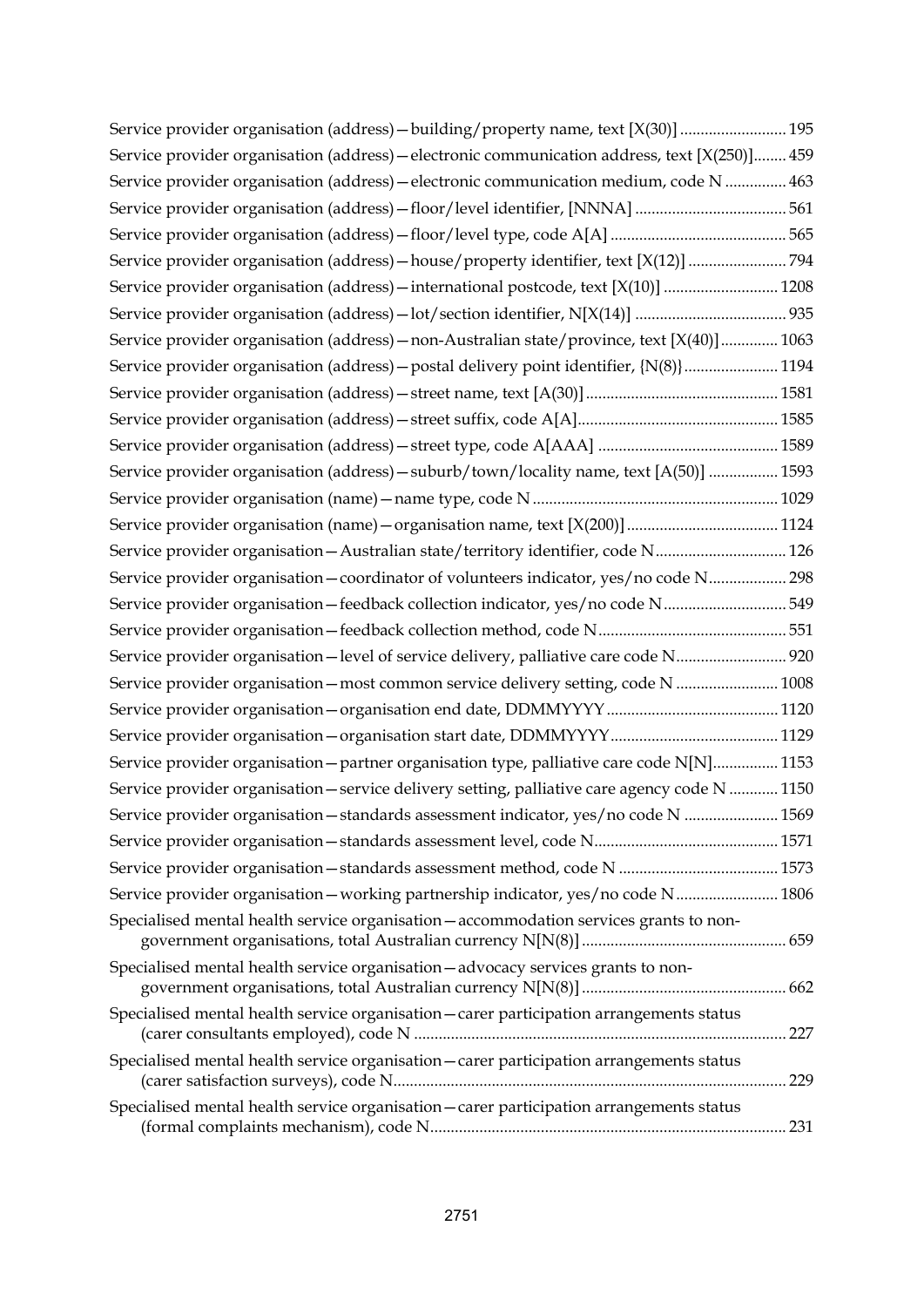| Specialised mental health service organisation - carer participation arrangements status                                                                                        | 233 |
|---------------------------------------------------------------------------------------------------------------------------------------------------------------------------------|-----|
| Specialised mental health service organisation - carer participation arrangements status                                                                                        | 235 |
| Specialised mental health service organisation - community awareness/health promotion<br>services grants to non-government organisations (financial year), total Australian     | 664 |
| Specialised mental health service organisation - consumer committee representation                                                                                              | 279 |
| Specialised mental health service organisation - consumer participation arrangements                                                                                            | 281 |
| Specialised mental health service organisation - consumer participation arrangements                                                                                            | 283 |
| Specialised mental health service organisation - consumer participation arrangements                                                                                            | 285 |
| Specialised mental health service organisation - consumer participation arrangements                                                                                            | 287 |
| Specialised mental health service organisation - consumer participation arrangements                                                                                            | 289 |
| Specialised mental health service organisation - counselling services grants to non-                                                                                            | 666 |
| Specialised mental health service organisation - independent living skills support services<br>grants to non-government organisations, total Australian currency N[N(8)]  668   |     |
| Specialised mental health service organisation - other and unspecified mental health<br>services grants to non-government organisations, total Australian currency N[N(8)]  670 |     |
| Specialised mental health service organisation - pre-vocational training services grants for                                                                                    |     |
| Specialised mental health service organisation - psychosocial support services grants for                                                                                       |     |
| Specialised mental health service organisation - recreation services grants to non-                                                                                             |     |
| Specialised mental health service organisation - respite services grants to non-government                                                                                      |     |
| Specialised mental health service organisation - self-help support groups services grants                                                                                       |     |
| Specialised mental health service unit-implementation of National standards for mental                                                                                          |     |
| Specialised mental health service-admitted patient care program type, code N  1484                                                                                              |     |
| Specialised mental health service - co-location with acute care hospital, code N  268                                                                                           |     |
| Specialised mental health service - number of hours staffed, average hours NN 1492                                                                                              |     |
| Specialised mental health service - number of supported public housing places, total                                                                                            |     |
| Specialised mental health service - residual expenditure (academic positions), total                                                                                            |     |